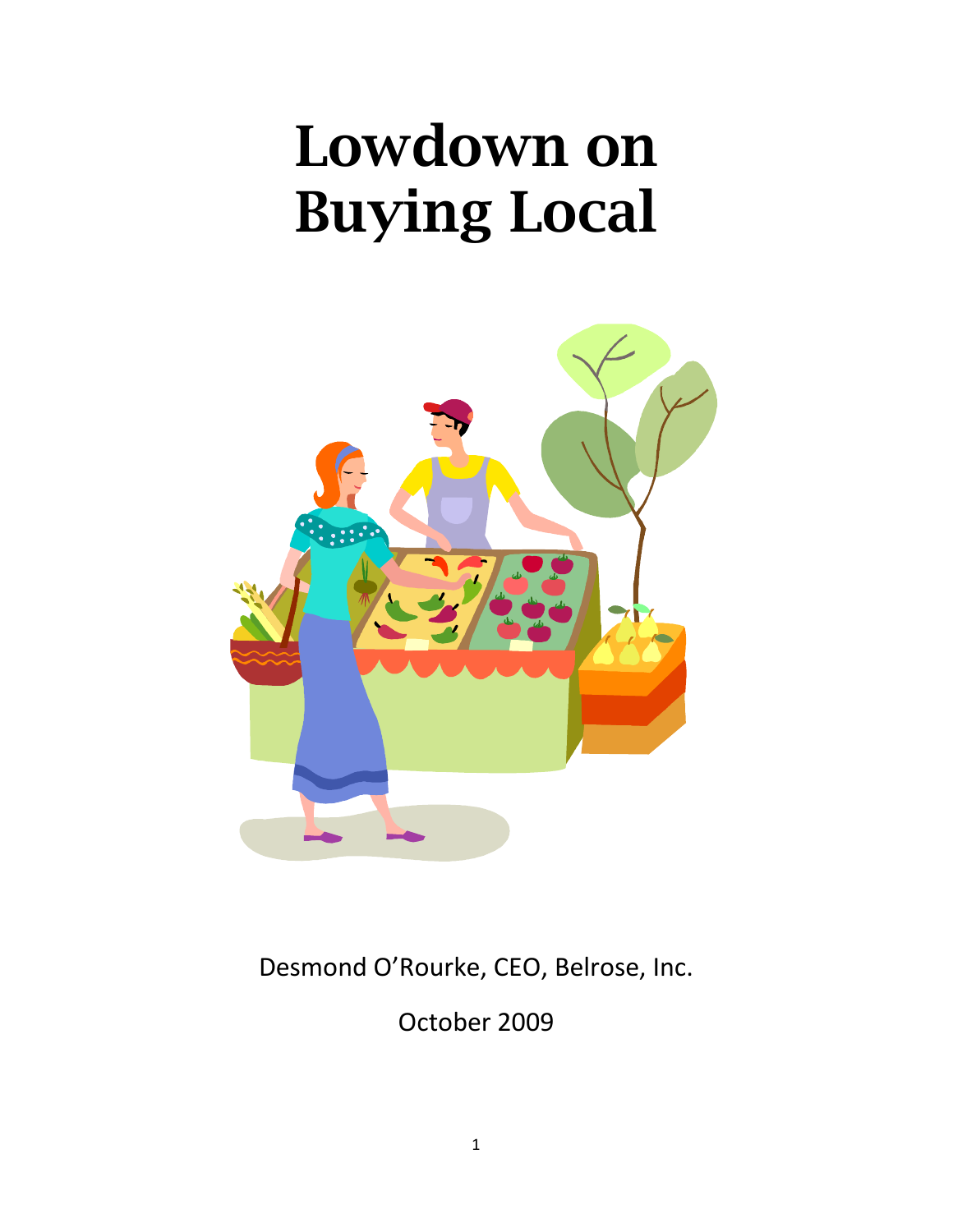## Lowdown on Buying Local

#### **EXECUTIVE SUMMARY**

A wide array of influential opinion leaders, from foodies to celebrity chefs, and from economic development gurus to environmentalists, are urging consumers to "buy local", especially food. Yet there is little hard information on how the large the buy local movement is, or of its future potential. This report takes a critical look at the realities of buying local.

Buying local is not new. For example, farmers' markets have existed in many countries for millennia. Even in the United States, large retailers have long allowed local managers autonomy to source certain products locally, and farmers have sold directly to consumers from their farms. Over 30 years ago, the U.S. Congress passed the Farmer-to-Consumer Direct Marketing Act of 1976, to promote direct sales from farmers to consumers.

The resurgence of interest in "buying local" has been driven by concerns about the energy used and emissions generated by long-distance supply chains, antipathy to industrial agriculture, the desire to help small farmers, and the opportunities some retailers saw to gain a strategic advantage over competitors.

There is little agreement among farmers, retailers or consumers about how "local" should be defined. Most now define "local" to match their current needs or perceptions. However, as the category becomes bigger, there are likely to be calls for a more rigorous, official definition. Even by the present loose definitions, buying produce locally is fragmented and intermittent, and probably accounts for less than one percent of U.S. food sales. Most food for home use is still bought by time-strapped shoppers in traditional grocery stores.

While some consumers buy local to save money, others appear to be willing to pay a substantial premium to buy local. Some believe that the product is fresher or freer of chemicals. Others appear to gain non-monetary satisfactions such as direct interaction with producers, a greater sense of community, and the belief that buying local is helping the environment, small farmers or the local economy.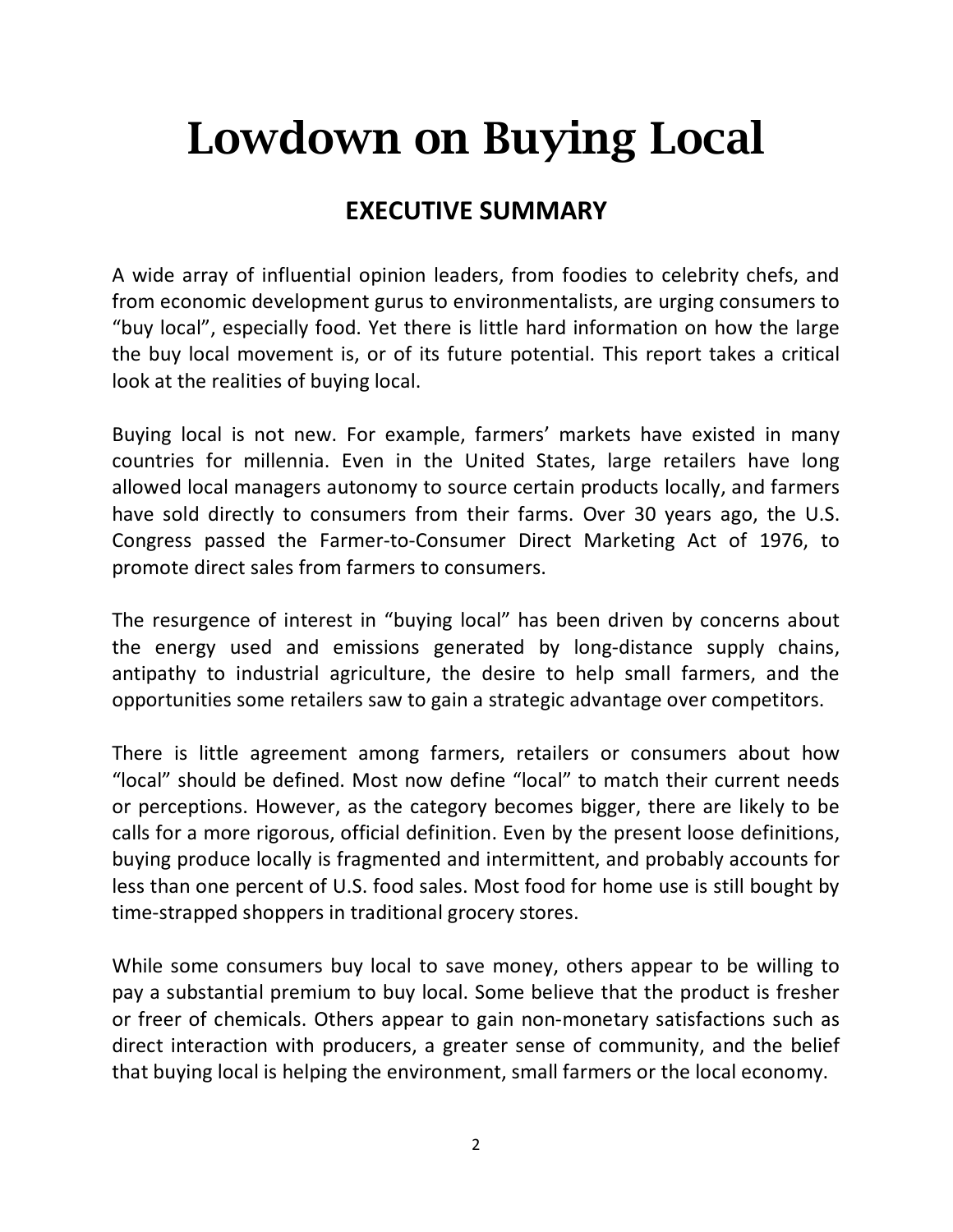The empirical evidence supporting such claims is mixed at best. Some of the claims for environmental friendliness have been based on use of the concept of "food miles" (the miles a food travels from producer to consumer). However, energy is used and emissions generated in the entire food system from production through to final consumption and disposal of waste. Studies have shown that food from distant, but more efficient, suppliers may use less energy and generate less emissions (be environmentally more benign) than local food.

While most participants at farmers' markets tend to be small farmers, their average profits from such participation are small. Small farm households earn most of their income from off-farm work. Increased buying of local food will turn few of these farms into profitable operations. Without pooling their resources with other small farms, they will not be able to meet the volume and quality requirements of retail buyers. The primary beneficiaries of increased local buying by retailers or institutions will be large farmers or agribusinesses that qualify as local suppliers near major metropolitan areas, or large agribusinesses that can open branches in strategic locations to qualify as "local" suppliers.

Does producing locally for local consumers provide net benefits to the local economy? The answer is uncertain. For example, if a farmers' market simply replaces business that would have been done in other local outlets, there may be little net benefit to the local economy. Because of soil and climate, many localities may be inefficient producers of many food products. It may be better for them to specialize in products or services where they have a comparative advantage, even if the markets for those products or services are not local.

Undue emphasis on buying local can obscure the great benefits societies have gained from their relationships with the outside world. Trade within the United States has allowed all states to specialize in what they do best. Global trade has been one of the great drivers of world economic growth for 60 years and has aided in the worldwide transmission of technology and innovation. It will be vital in helping feed an additional 3 billion people in the world in the next 40 years.

Despite these cautions, large buyers are likely to expand their "buying local" programs in the near future. Regardless of their location, farmers and agribusinesses will find their competitive situation affected by these programs, and will have to be prepared to adapt their operations in self-defense.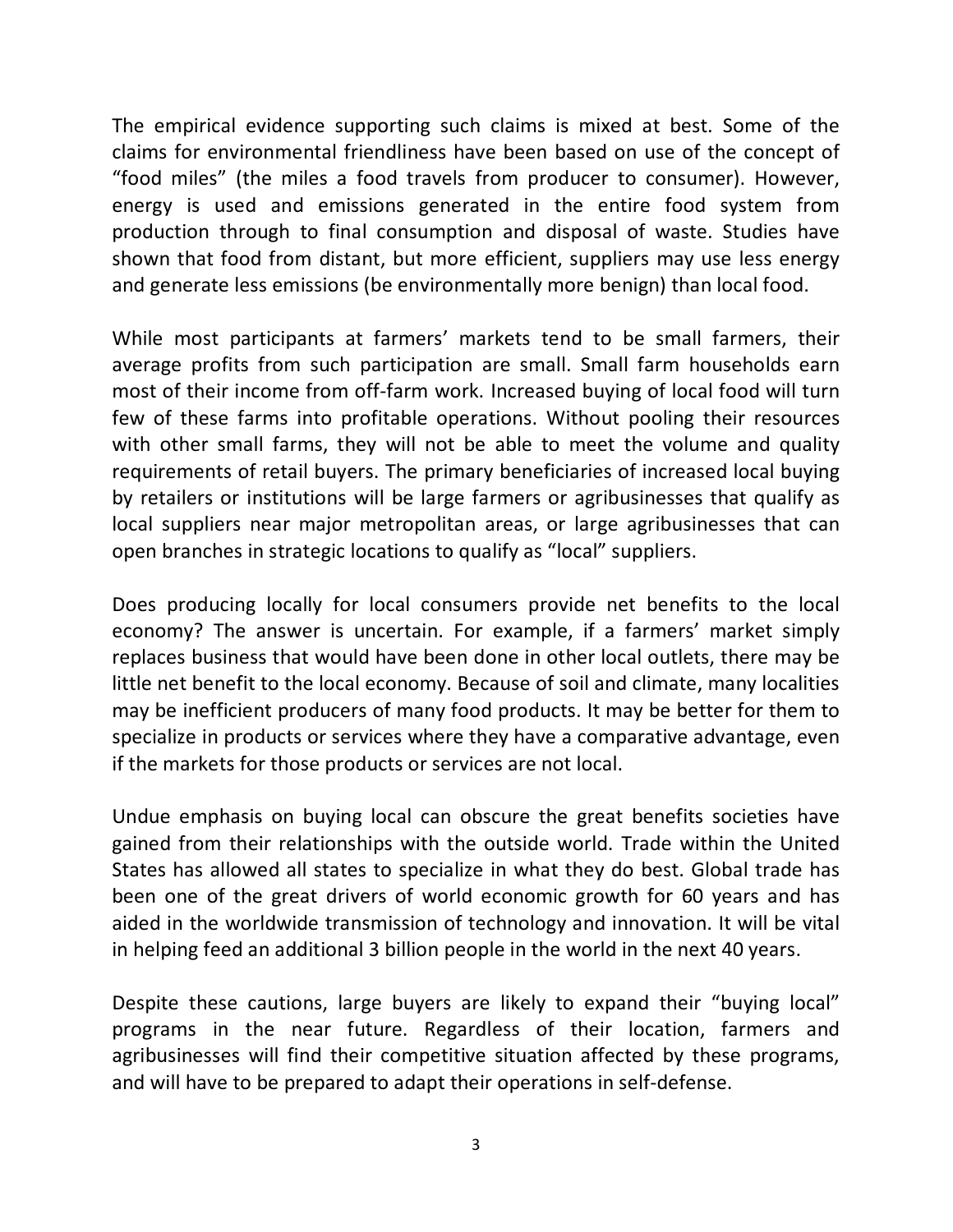## Lowdown on Buying Local

#### **TABLE OF CONTENTS**

| <b>Executive Summary</b>                           | $\overline{\mathbf{2}}$ |
|----------------------------------------------------|-------------------------|
| <b>Fashionable Concept</b>                         | 5                       |
| <b>Buying Local Not New</b>                        | 6                       |
| Why the Resurgence in Buying Local?                | $\overline{7}$          |
| Components of the Food System                      | 8                       |
| Food Miles versus Life Cycle Analysis              | 9                       |
| <b>Economics Still Important</b>                   | 11                      |
| Defining "Local"                                   | 12                      |
| How Consumers Define Local                         | 13                      |
| Intangibles in Perceptions of Local                | 14                      |
| Who Buys Local?                                    | 15                      |
| Will Consumers Pay More for Local?                 | 16                      |
| Does Buying Local Adequately Reward Small Farmers? | 17                      |
| Opportunities for Farmer Participation             | 18                      |
| Will Demand for Local Revolutionize Purchasing?    | 20                      |
| Does Buying Local Help the Local Economy?          | 21                      |
| Outlook for "Buying Local"                         | 23                      |
| Footnotes                                          | 25                      |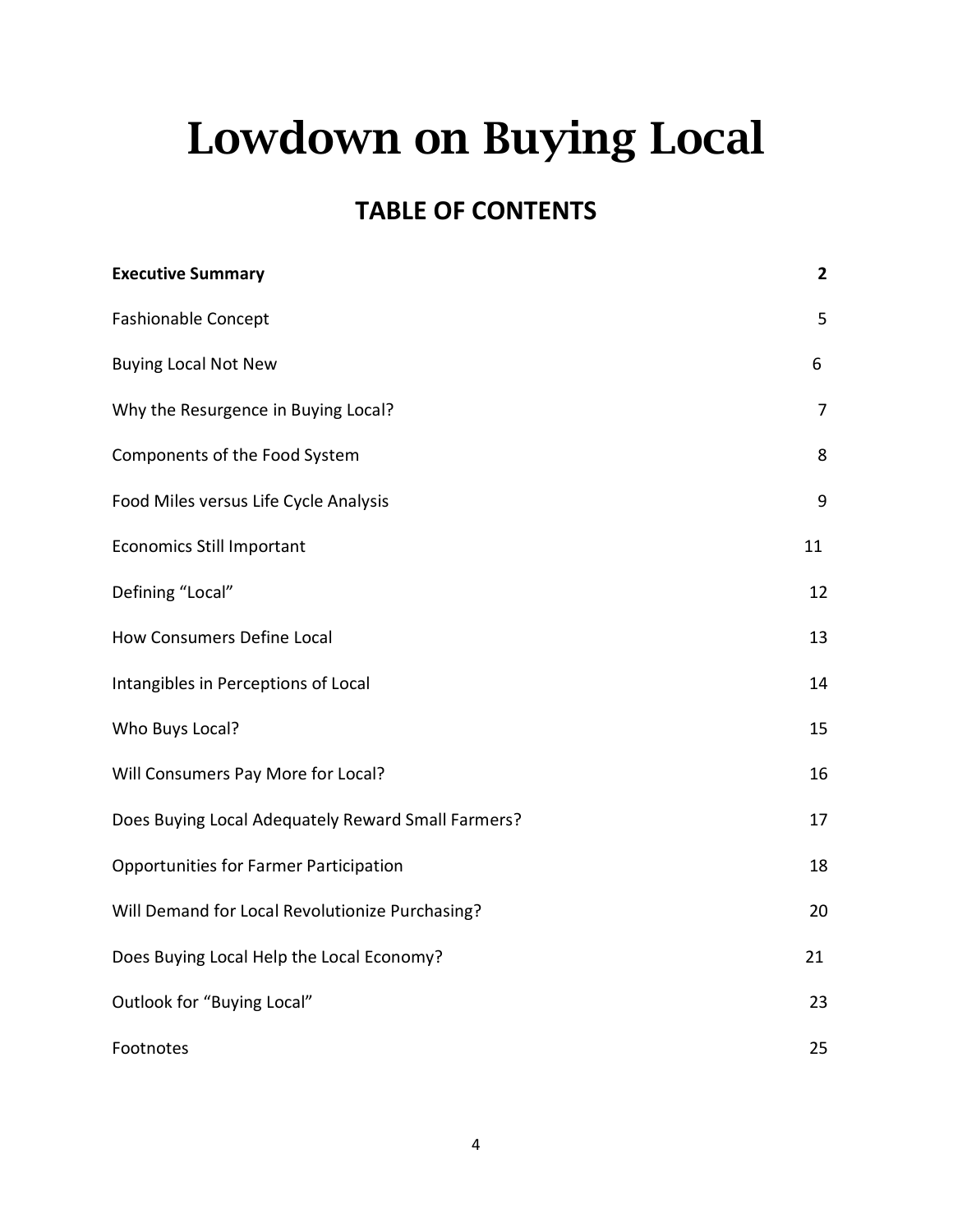### Fashionable Concept

"Buying local" has become a fashionable concept. It is being promoted by such opinion leaders as the Microsoft Corporation and the New York Times. It is featured prominently in best-selling books like Michael Pollan's "Omnivore's Dilemma". It has been embraced at the local level by development agencies as a way to stimulate local economies. There are few towns now that do not have their own municipally-sponsored farmers' market.

"Buying local" has been touted as a solution to climate change, food safety concerns, the decline of the small farmer, and the perceived ills of industrial agriculture powered by non-renewable fuel. It has been promoted as building trust in the food system and strengthening community life by bringing farmers and consumers together.

It has generated an army of crusaders who see "buying local" as counteracting the impersonal aspects of modern commerce, and helping to bring back a kinder, gentler, more traditional society. They have persuaded governments at various levels to fund more "buy local" programs. They have put pressure on major food retailers and major institutions, such as schools and hospitals, to buy more of their food locally. Many of these organizations have altered their procurement practices to demonstrate their commitment to buying local. This, in turn, has affected their long-distance suppliers.

While for many, buying local is a desirable goal, for others, buying local has become a way of life. A new word to describe these pioneers has been spawned. It is "locavore", meaning a person who buys as much as possible of his or her food from local sources. In their light, nirvana will be reached on earth when all of us are locavores all the time.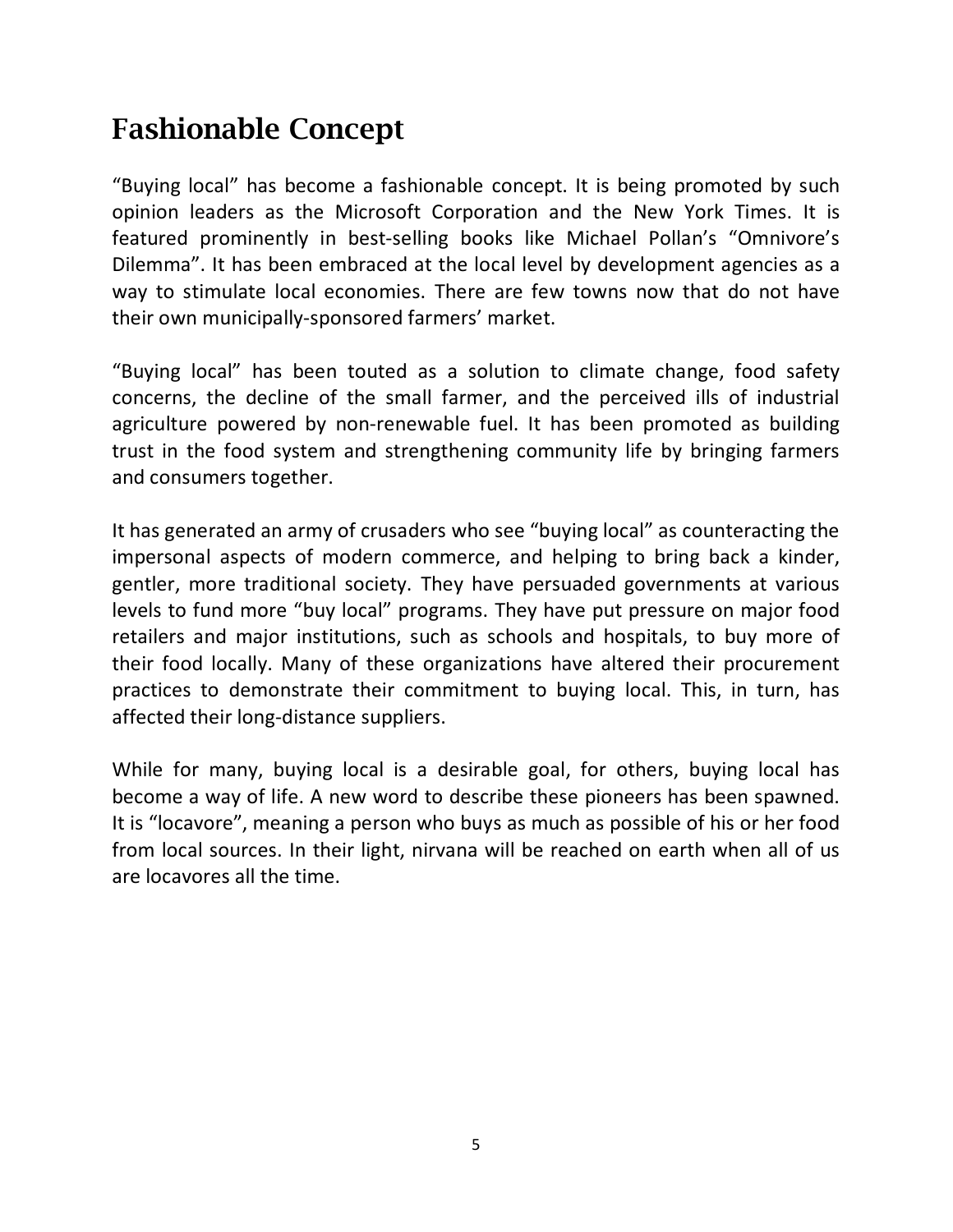#### "Buying Local" not New

It may surprise many of the "Buy Local" crusaders to know that buying local is not new. In countries with favorable climates, regular open-air markets and farmers' markets have flourished for centuries, and continue to flourish alongside modern hypermarket chains. Even large retail food chains have long allowed local managers autonomy to buy seasonal supplies of local fresh fruits and vegetables. Some even allow farmers' markets to set up in their parking lots. Farmers with operations near affluent urban areas have long catered to customers that wanted to buy produce directly from the farm or to enjoy the experience of picking their own produce.

Over three decades ago, the United States Congress passed the Farmer-to-Consumer Direct Marketing Act of 1976. It aimed to provide research and educational support for expansion of direct marketing opportunities through farmers' markets, roadside stands and on-farm sales. The 1976 Act did not create direct marketing. It enhanced a movement that was already under way. Since then, there has been continued growth in the number of farmers' markets and in the sophistication of roadside stands and on-farm outlets. In addition to produce, many of these outlets sell related merchandise and recreational opportunities. They operate like mini-Disneyworlds in farm surroundings.

However, direct farmer to consumer marketing has faced formidable headwinds on both the supply and demand side. Farmers nearest to major highways or major urban centers have been under the greatest pressure from urban sprawl. Between 1970 and 2009, the United States added 105 million people. Each year since 1970, more rural and farm land has been used to provide space for the added homes, schools, hospitals and other amenities needed by an additional 2.7 million people. That pressure is not likely to decrease since the United States is forecast to add 115 million people in the first half of the twenty-first century.

Farmers have faced increasing competition in their local markets as improvements in transportation systems have reduced the cost of sourcing competitive products from around the nation and the world. At the same time, increased employment opportunities in the non-farm sector have encouraged many farmers to either seek full-time, off-farm employment or reduce the share of their time spent farming.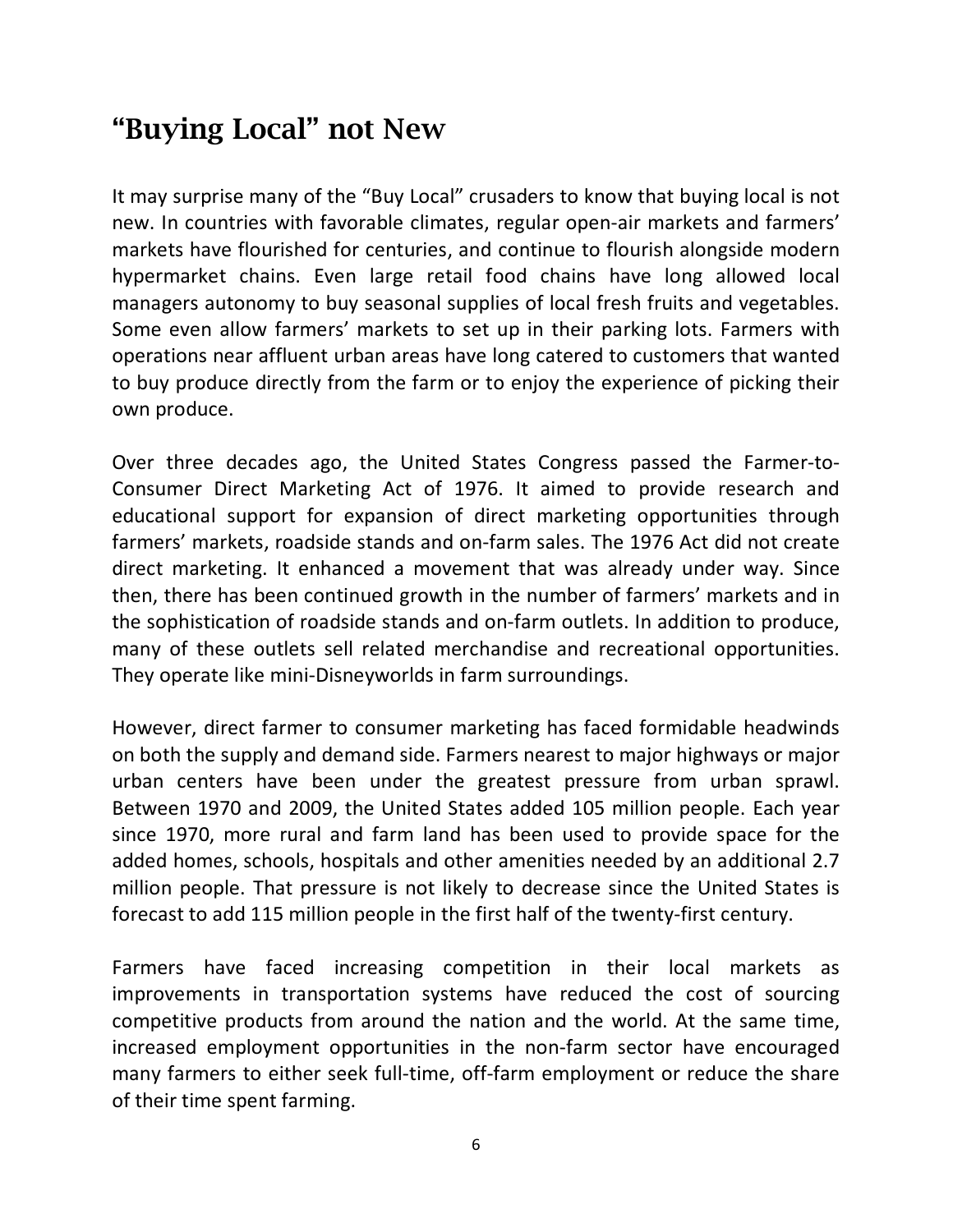#### Why the Resurgence in "Buying Local"?

A number of factors have come together to prompt a resurgence in "buying local" food. Chain food retailers have long recognized the conflict between their image of corporate might and their desire to be thought of as the "local" grocer, as an integral part of, and friend to, each community where they have an outlet. Managers and employees have long been encouraged to show their local ties by being active supporters of, and participants in, community activities.

This conflict between the corporate and local image was particularly difficult for natural foods chains, such as Whole Foods and Wild Oats, as they evolved from their activist roots to become major corporations. (Whole Foods has now become even larger by taking over Wild Oats). One way in which they could differentiate themselves from the mainstream food chains was by finding unique local sources for their products. (They were also, at the same time, scouring the world for unique foreign products that would appeal to their upscale customers.)

Two other issues forced all retail food chains to re-examine local supply systems. One was the dramatic increase in world oil prices from \$30 per barrel in 2004 to almost \$150 per barrel in 2008. The resulting surge in energy costs forced all chains to look at ways to reduce those costs, for example, by improving the efficiency of vehicles, rationalizing supply routes, and buying product nearer to their stores. A second concern was worry about the emissions from fossil fuels, sometimes labeled the "carbon footprint" of a product, that were blamed for contributing to global warming. Saving energy reduced both costs and one's "carbon footprint". It could be viewed as good for one's firm and the planet.

In some countries, "food miles", that is, the number of miles a unit of food travelled, began to be used as an indicator of the environmental soundness of the food distribution system. In theory, by increasing the proportion of local suppliers, a retail chain could reduce corporate food miles and gain a marketing advantage over competitors. Major chain retailers began to trumpet the volume or the share of their supplies that they sourced locally. Checking the validity of these claims was made difficult by the lack of a general definition of "local" and by the many other complicating factors that affect the economics of food production and distribution. Some of these are discussed below.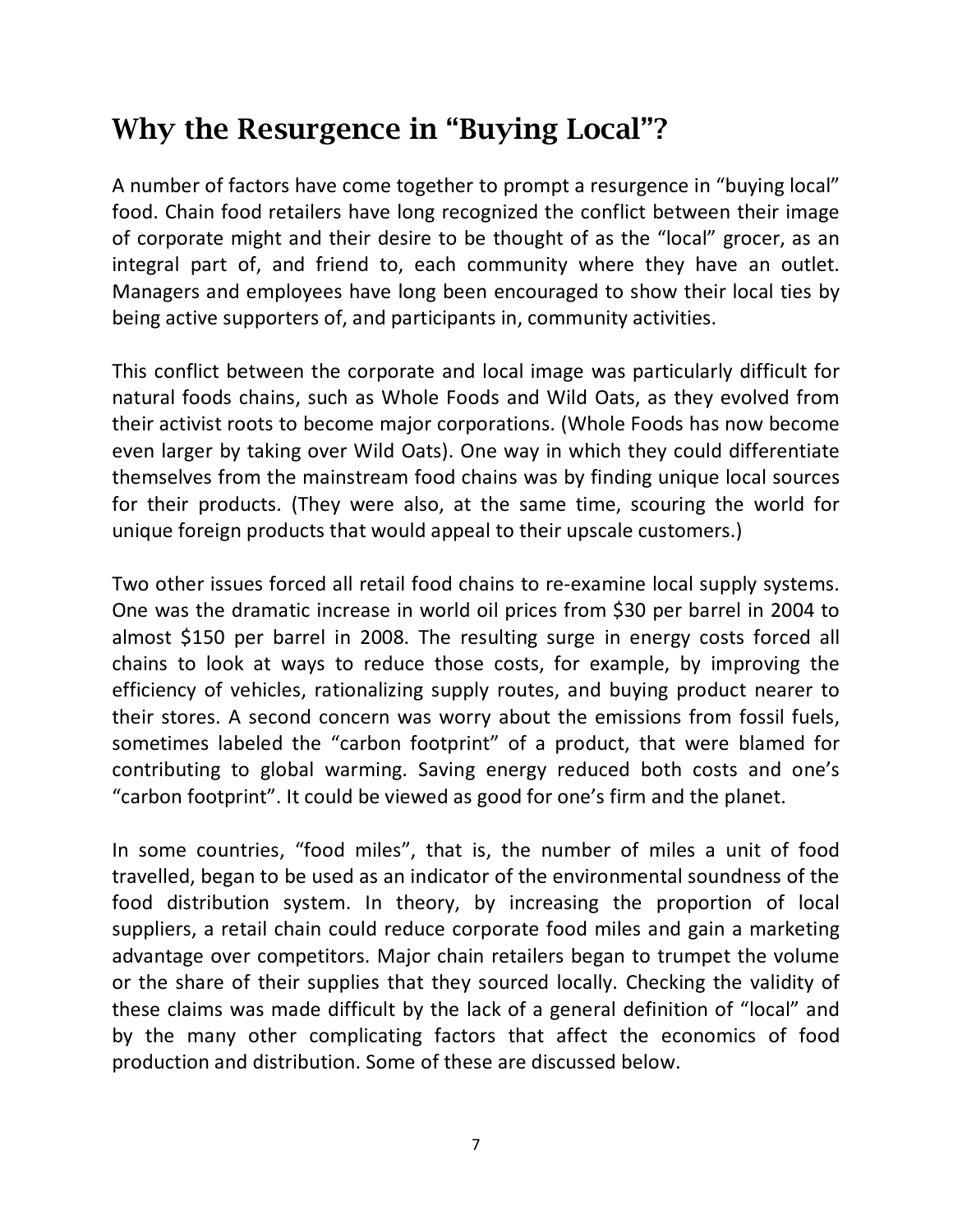#### Components of the Food System

The production, distribution and consumption of food are subject to economic forces that are outside the control of the most dedicated locavore or the largest retail chain. Normally, for even the simplest food, costs are incurred in:



Production can include ground preparation, cultivation, fertilizing, spraying, harvesting and clean-up for the next season. Processing can include cleaning, sorting and packing the product or changing its form by slicing, drying, freezing, etc. Most individual farmers do not have the expertise, personnel or equipment to do their own processing. Thus, in most commodities, an intermediate stage is required where the necessary volume from many farmers is assembled at a central point for processing. The final product that is shipped from the processing plant will pass through one or more distribution centers, such as a wholesale market, a chain store, or a farmers' market, where it is made available to consumers. Consumers normally must travel to the distribution point to pick up their product. They also incur costs in preparing or cooking the product to be eaten. And, finally, they must dispose of the waste.

Resources such as water, energy and labor are used in each of these seven steps. A full accounting of the resources used is not easy. For example, the fossil fuels used in fertilizing a crop should include the direct use in delivery to the farm and in fertilizer application, and the indirect use in manufacturing the fertilizer.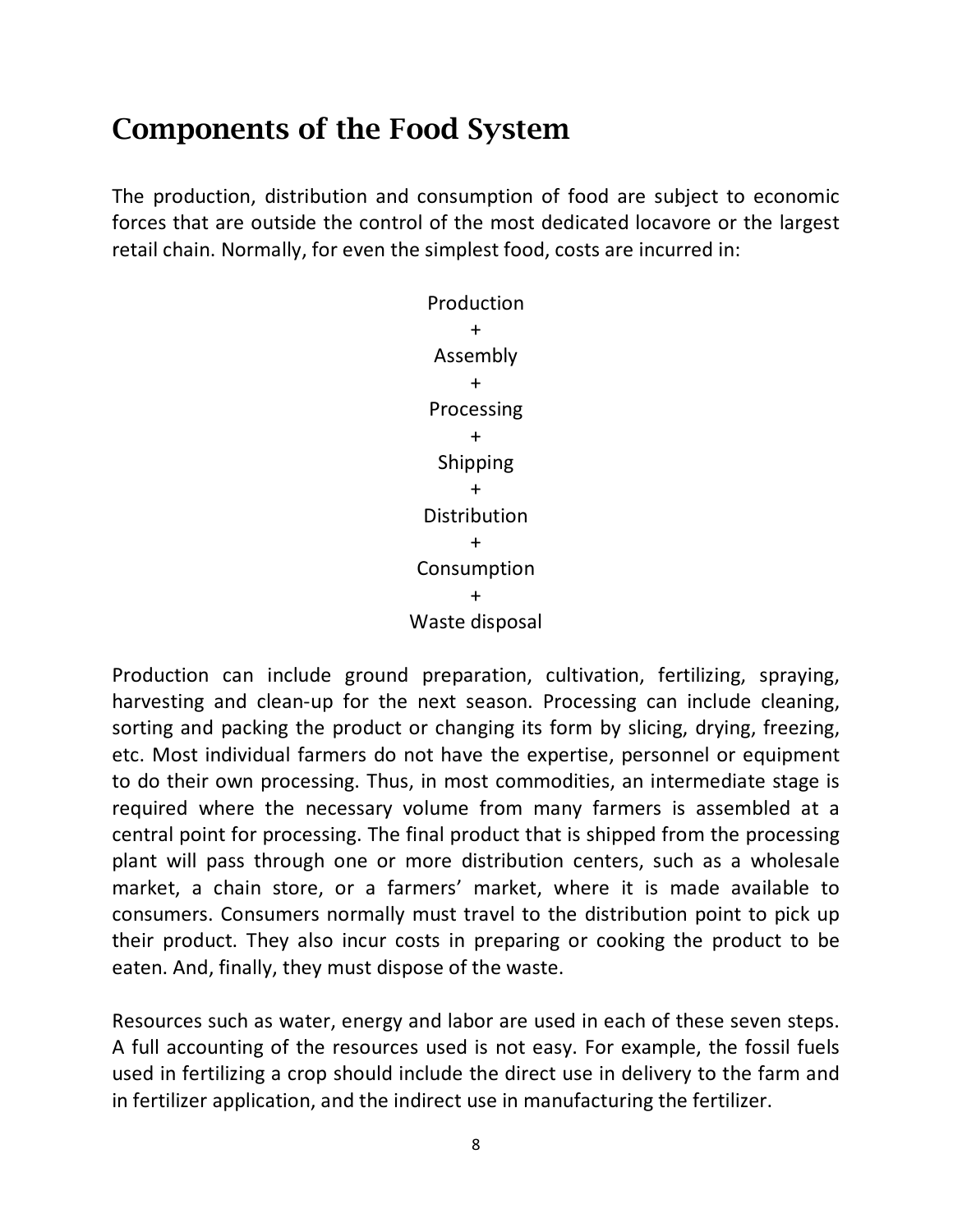#### Food Miles versus Life Cycle Analysis

Clearly, since the "food miles" concept focuses only on the direct energy used and the emissions generated in the shipping phase of the food system, it is a misleading measure both of the total energy used and the emissions generated by any firm or product because it omits so many crucial steps in the system.

Increasingly, scientists, governments and businesses prefer to use the concept of life cycle analysis to measure a product's total footprint. However, life cycle analysis requires detailed knowledge of all stages of a product's journey from planning of its production, to its consumption, to disposal of the remaining waste. For example, in one of the earliest studies in 2006, a team of scientists from Lincoln University in New Zealand compared the energy used and emissions generated for four products, milk solids, fresh apples, fresh onions and lamb carcasses delivered to the UK market from representative New Zealand and UK farms.<sup>1</sup> In each case, they found that the energy used and  $CO<sub>2</sub>$  emitted per metric ton of product delivered was lower for the New Zealand product than for the comparable product originating in the UK.

How could this be? In general, greater efficiencies onshore in New Zealand more than offset the additional energy and emissions needed to get the New Zealand product to the UK market. For example, in the case of fresh apples, the representative New Zealand producer had average yields 3.6 times those in the UK. As a result, the energy used and emissions generated per metric ton in producing New Zealand apples was only one-third that of producing UK apples. In the case of lambs, New Zealand producers had access to grass feed all year whereas UK producers had to provide concentrate feed.

The New Zealand study clearly demonstrated that the simplistic concept of "food miles" gave spurious indications of which products were more or less environmentally friendly. Many other entities have attempted to develop life cycle analyses for different countries and different products. However, for life cycle analyses to be considered valid in making comparisons throughout the world, agreement will have to be reached on common methods of analysis and common measures that are applicable in differing supply situations in different countries and districts. That work is still ongoing.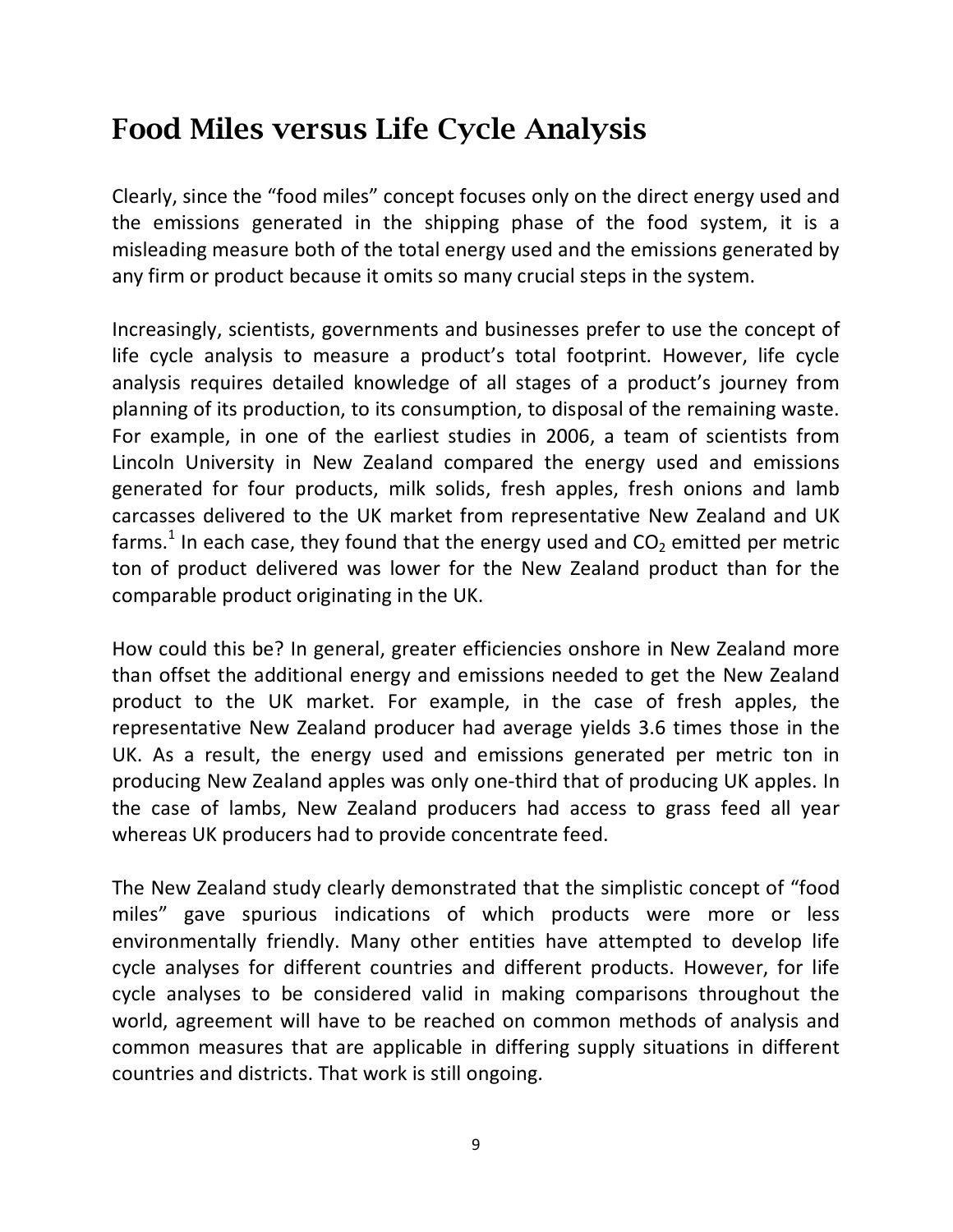Measurement problems are many. For example, a small orchardist may have one tractor which is used in the production of both apples and sweet cherries. Should the indirect energy used in manufacturing the tractor be allocated to apples and sweet cherries on the basis of acres occupied, or of tonnage produced, or of tractor time used on each fruit, on a 50-50 split, or on some other basis?

Making such allocations becomes even more complicated in the case of animal production. For example, a dairy cow generates methane, one of the gases implicated in global warming. How much of that methane should be charged against the milk the cow produces during her life time, and how much should be charged against the meat produced when the cow is eventually slaughtered?

The effect of different distribution systems on energy/emissions is also difficult to measure. For example, Wal-mart, the largest retailer in the world, and the largest food retailer in the United States, is envied by competitors for its ability to lower its unit costs through the efficiency of its logistical system. Because it was expanding geographically, it could locate its distribution centers and its retail outlets, and optimize the routing and loading of its delivery trucks, in a way that lowered the total cost (and energy/emissions) of its supply system. In contrast, a local producer supplying the nearest farmers' market, or supplying CSA members, has limited control of routing, loading, energy or emissions.

There are also many challenges in valuing the impact of consumer behavior on the energy/emissions in the food system. At one extreme, a consumer may buy all his or her household's food needs in one shopping trip per week to a single large supermarket. Another consumer may make separate daily trips each week to seven different suppliers of fruit, vegetables, meat, dairy products, baked goods, groceries and other items. The former probably uses less energy in shopping, but may use more energy for storage and have more waste. The latter probably uses more energy in shopping, but may use less energy in storage and have less waste.

A number of studies have shown that the total energy/emissions may, in fact, be smaller for a product that reaches the consumer through a large, modern supermarket outlet that supplies many products than for an identical product that is supplied from a local producer and collected individually by the consumer. As the techniques for life cycle analyses are refined, we will be much better able to assess what contributes to energy/ emissions.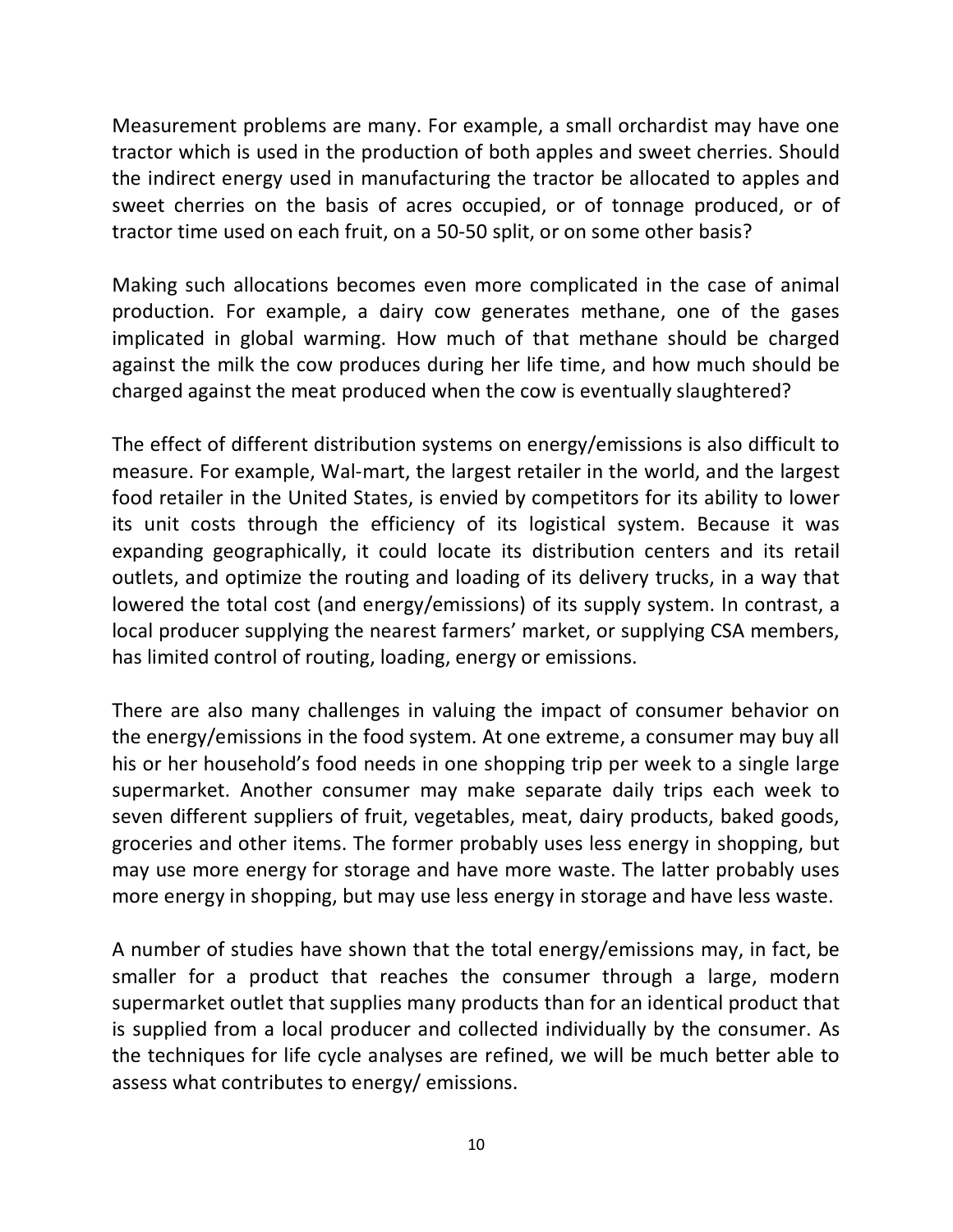#### Economics Still Important

Economic forces have played a major role in the development of the present food distribution system. Those same forces will affect the long-term prospects of any "Buy local" movement.

1. Producers have an incentive to gain economies of scale. For example, if one tractor can adequately serve 200 acres, a farmer with only 100 acres will have twice the fixed tractor cost per acre as the farmer with 200 acres. All other things being equal, the larger farmer will have lower unit costs and higher profits. There is a strong incentive for successful farmers to get bigger. A similar principle applies to packers, processors, marketers and other agribusinesses. Smaller operations will tend to disappear in favor of fewer, larger entities.

2. Producers will seek to exploit their comparative advantage. Producers tend to specialize in what they do best in their current location. That means they will raise oranges in Florida, corn in Iowa and apples in Washington State apples. Specialization and the drive for economies of scale, will lead to large, low-cost producers of oranges in Florida, apples in Washington State, and so on.

3. Delivered cost wins customers. As shown for the New Zealand example, if two products are identical, the one with the lower delivered cost will tend to be preferred by buyers. To overcome a price advantage, a product will need other compensating quality attributes (See item 5).

4. Price does count. Buyers normally seek to maximize their satisfaction in the allocation of scarce resources to different goods and services. Savings on any one product or service frees up income to be spent on other goods and services.

5. Quality also counts. Products and services have both intrinsic and extrinsic attributes. One important intrinsic quality in food is color. For example, some customers prefer red grapes and some green grapes. However, customers also value extrinsic qualities such as product origin, organic production methods, fair trade, product reputation, brand history, etc. The attribute of being "local" is just one of many extrinsic attributes that affect consumers' choices.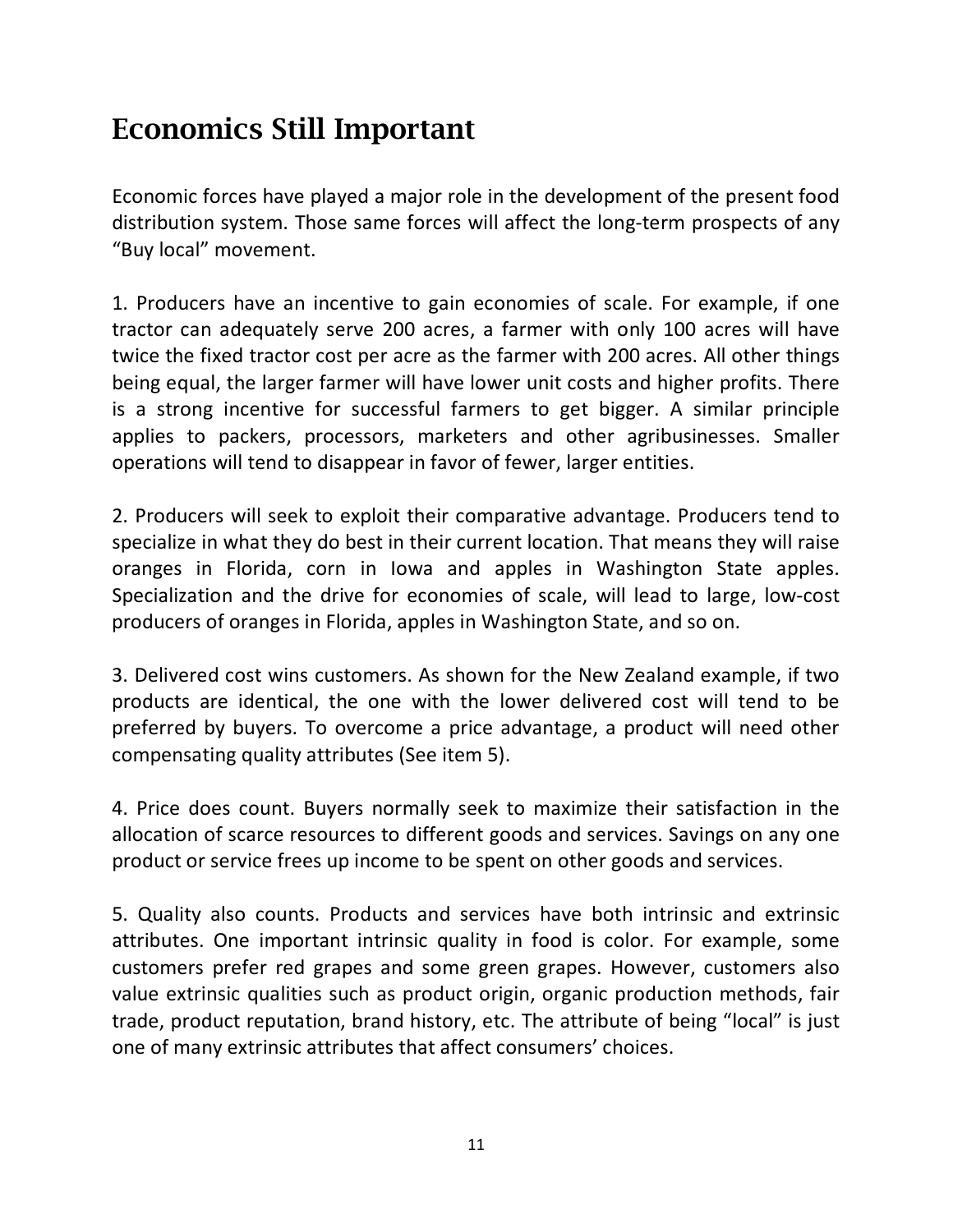### Defining "Local"

Up to this point in time, everyone has felt free to define "local" as loosely or as inconsistently as they wished. However, without a clear definition of "local", it will be impossible to verify claims that a product is "local." The greater the potential for deception in local claims, the more rapidly the term will become debased. "Local" has been defined in a number of major ways:

1. Jurisdiction. Local has been defined as within a single county or cluster of counties, within a single state or cluster of states, and even occasionally, as within a single nation. For example, the Meijer chain of supercenters defines local as produce grown in any of the five Midwest states where it has outlets.

2. Geographical feature. Local has been defined as within a single valley, or on a single plateau, or in a single area bounded by mountains, lakes, rivers or oceans. The activities of many consumers are limited by such natural boundaries.

3. Miles. Others have defined local in terms of the miles from producer to consumer. Some like the round number of 100 miles. Others have preferred more or less than the 100 mile figure.

4. Travel time. A similar measure uses travel time between the producer and consumer. However, there is little consensus on what is the appropriate time boundary between local and non-local. For corporate purposes, Whole Foods requires that producers be within 7 hours (one working day's drive) of a Whole Foods distribution center. However, on its web site, it directs readers to consult local managers for their individual definition.

At this point in time, most retailers prefer to leave the definition of local as elastic as possible, for obvious reasons. However, the effect of this fudging is to leave them open to challenge for any claims they make about how important local products or local suppliers are to their total operation. For example, a chain with 10 distribution centers may have one located in the Salinas Valley. It can correctly claim that 100 percent of that center's salad supplies were local. For the other 9 distribution centers, none of its salad supplies may be local. However, it could still claim that, on average, 10 percent of all its salad supplies were local. Critics might question its commitment to supporting local producers in the 9 other regions.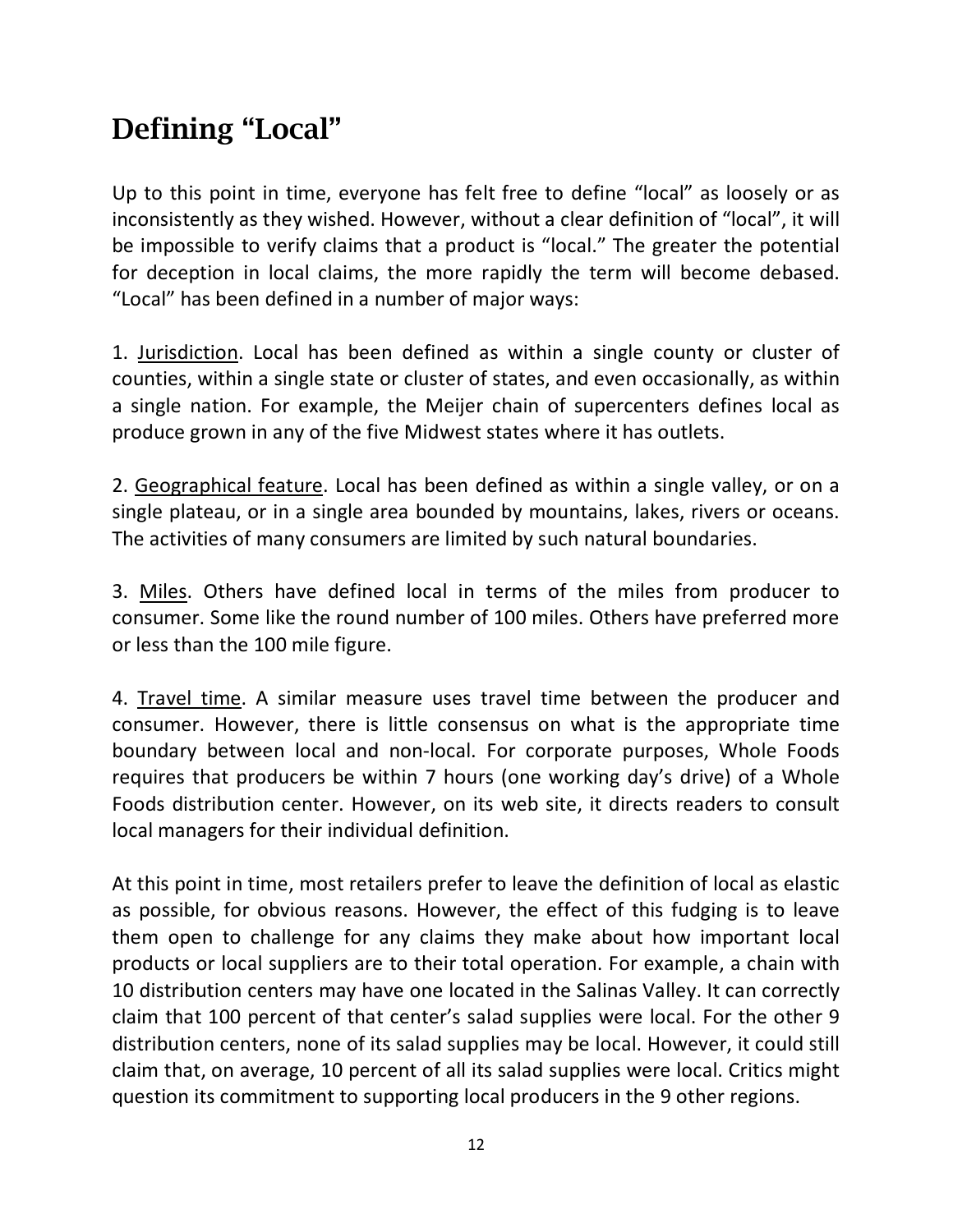#### How Consumers Define "Local".

Consumers also have considerable ambiguity and inconsistency in what they define as local in terms of outlets, products or suppliers. For example, how much local ownership, management or employees are needed for a business outlet to be considered "local"? Is a locally-owned franchise of a national restaurant chain, such as McDonald's, or a national grocery chain, such as Supervalu, or a multistate agribusiness considered equivalent to a locally-owned independent outlet? The answers to these questions remain unknown. However, clearly consumers' perceptions of an outlet could affect the credibility of that outlet's "local" claims.

Similar problems arise in defining a "local" product, but a number of studies have provided guidance on this issue. For example, the Hartman Group reported that in 2008, 50 percent of respondents to a national survey had selected "made or produced within 100 miles" as the statement best defining local product, while 37 percent had selected "made or produced in my state  $2.$ " Using the Hartman Group findings as a starting point, Durham, King and Roheim administered surveys in two different metropolitan areas, Minneapolis/ St Paul and Portland, Oregon, and in the state of Rhode Island, to see how location affected definitions of local  $3$ .

Of respondents in Minneapolis/St Paul, about half defined local as within a 50 mile radius while half defined local as within a 175-mile radius. In Portland, Oregon, the predominant choice was within a 50-mile radius. State boundaries had little influence on the definition of local. However, in Rhode Island, many respondents selected part of that small state as local. For example, residents of south Rhode Island more often defined local as being produced in south Rhode Island. Rhode Islanders did not consider Connecticut local even though it is within a 100-mile radius. The authors concluded that geographical factors, physical factors, "and possibly psychological and cultural factors", as well as distance, affected how respondents interpreted the term "local."

A separate study in Ohio by Darby, Batte, Ernst and Roe, found that respondents did not distinguish between strawberries marked "grown nearby" and "grown in Ohio", but did distinguish those two from strawberries marked "grown in the U.S." or without an origin indicated  $4$ . Consumers know what "local" means to them, but their perceptions are not uniform across locations.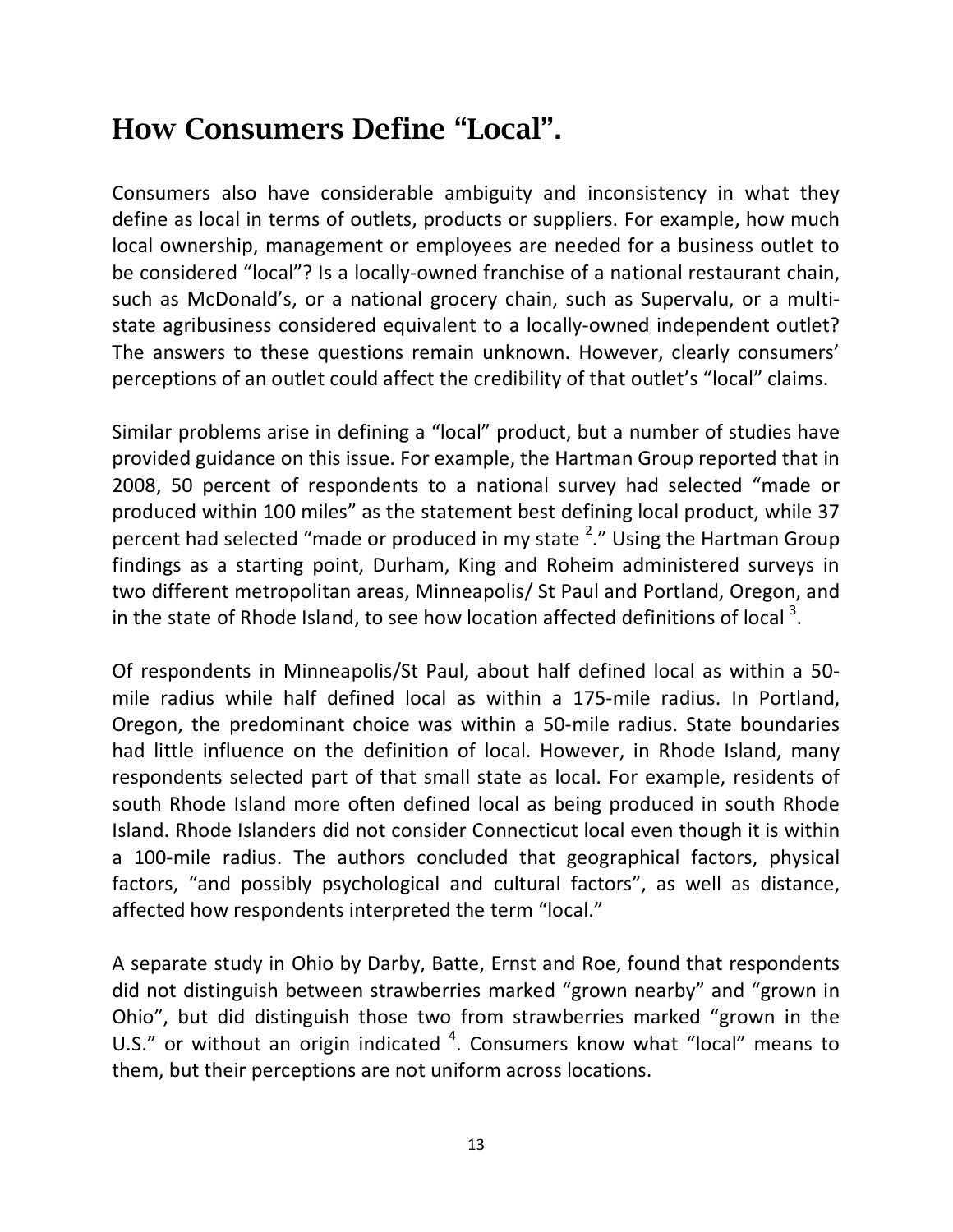#### Intangibles in Perceptions of "Local"

Other research has demonstrated that the term "local" symbolizes many other product attributes of a less tangible nature. For example, to different individuals, "local" may connote "freshness", "trustworthiness", "grown by a small farmer", "self-sufficiency", or "benefiting friends and neighbors". Conversely, a preference for local may reflect the consumers' antipathy to, and suspicion of, large, distant corporate farmers and agribusiness suppliers. These reactions are most likely to occur when consumers are comparing local farmers, products or outlets with their non-local equivalents.

Darby, et al, in the study cited above, did limited tests of some of those perceptions. They found that belief in freshness and the designation of "locallygrown" affected consumers' purchasing decisions independently, and significantly. But, corporate origin of a product did not significantly affect choice.

The actual experience of shopping locally may also have numerous benefits in addition to the satisfaction with the products bought. For example, a number of studies have suggested that rather than being a cost, for some attendees at farmers' markets, chatting with farmers and visiting with neighbors may be a recreational activity. For patrons of community supported agriculture, visiting or helping out on the supplying farm may be a separate source of satisfaction. For many families, visits to a pick your own farm may be considered by parents as an educational activity for their children. In other words, patrons get satisfactions from shopping locally over and above those gained from buying local products.

To test this hypothesis, Carpio, Wohlgenant and Safley analyzed consumers' decisions in buying pick-your-own strawberries or pre-harvested strawberries in North Carolina<sup>5</sup>. They found that patrons who picked their own fruit tended to eniov benefits from the time spent in that activity even though that time spent in alternative shopping experiences would normally be viewed as a cost, not a benefit. The likelihood of choosing pick-your-own over pre-harvested fruit increased as the number of males or females or the number of children in a party increased. It also increased for those who travelled farther to the site. This suggests that visitors deliberately sought the pick-your-own experience for the added enjoyment received.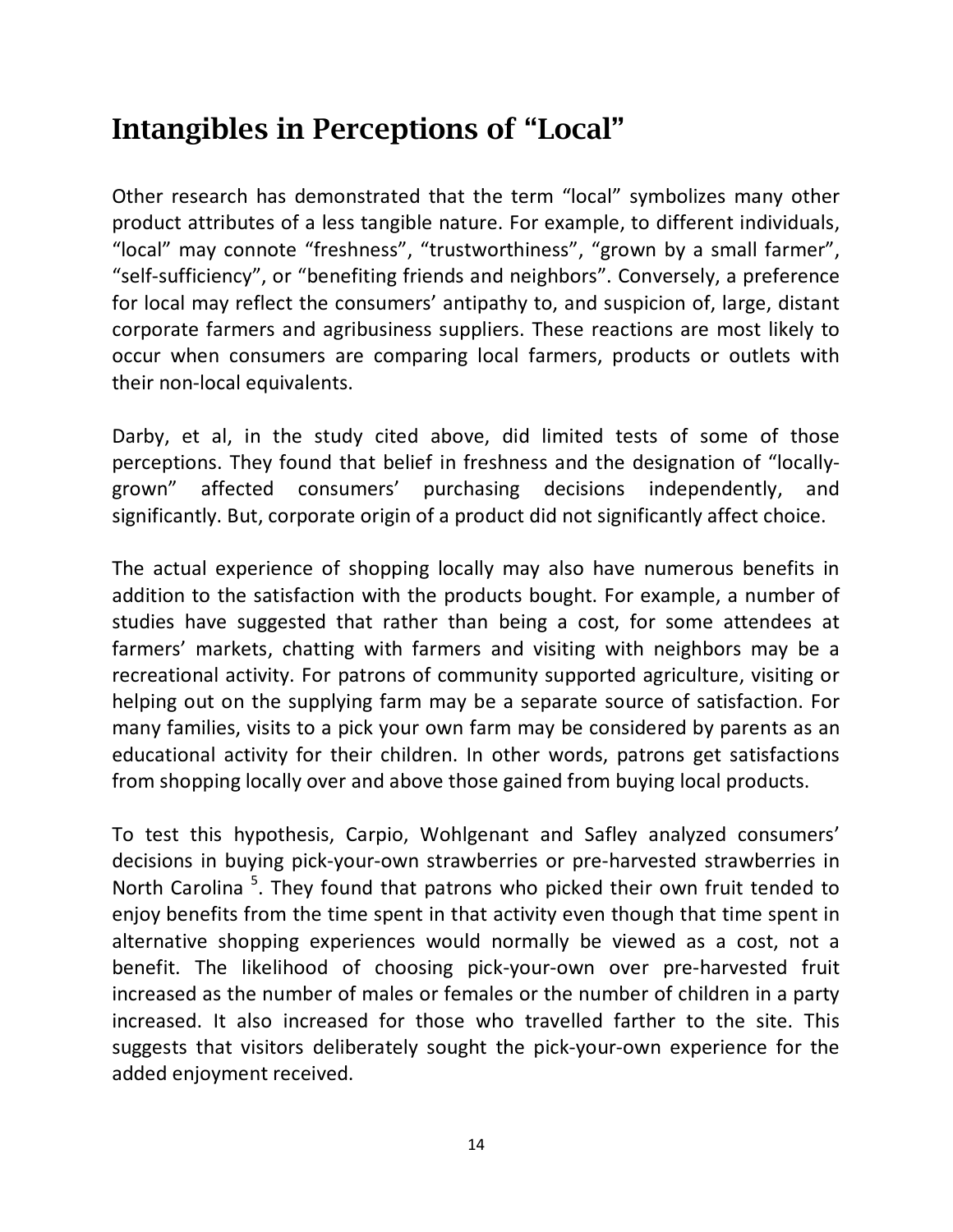#### Who Buys Local?

Numerous partial surveys have been conducted of buying local behavior by consumers in different communities and with different outlets, such as farmers' markets, roadside stands, on-farm sales or CSAs. However, it is impossible to combine these results into more precise measures of the overall size of the buy local movement in food in the United States or other countries. Almost all of the Buy Local outlets are seasonal in nature, intermittent in supplies of different products, and more vulnerable to weather interruptions than the typical covered, temperature-controlled grocery supermarket whose supply chain is designed to provide a continuous flow of a wide array of products. Data from various sources suggest that buying local still accounts for less than one percent of all retail food purchases.

In a review article, Thilmany, Bond and Bond reported on previous studies that explored consumer motivations for buying local  $6$ . In one study, consumers were divided in terms of their general shopping behavior into four major clusters, Urban Assurance Seekers, Price Conscious Consumers, Quality and Safety Consumers and Personal Value Buyers. Local production was more highly valued over organic production, and pesticide-free product ranked highly. In another study, consumers were divided into those who shop direct occasionally (50%), those who prefer to shop direct always (30%), and those with no preference (20%). Thilmany et al found that those who prefer to shop direct always "appear to place relatively greater importance than the other groups on a set of product attributes, including vitamin content, freshness, locally grown, and relationships with producers, and tend to discount the importance of packaging and color." The segment that prefers to shop occasionally was large, but the meaning of occasional is open to wide interpretations.

In general, demographic factors such as income did not have a significant effect on preference for buying direct, although whites and those living in the Mountain region were more likely to prefer to purchase direct. Another finding, that appears to be supported by other recent studies, was that those who prefer to shop direct always were not significantly influenced by the availability of organic products. Many people appear to prefer to buy local rather than buy organic from distant suppliers.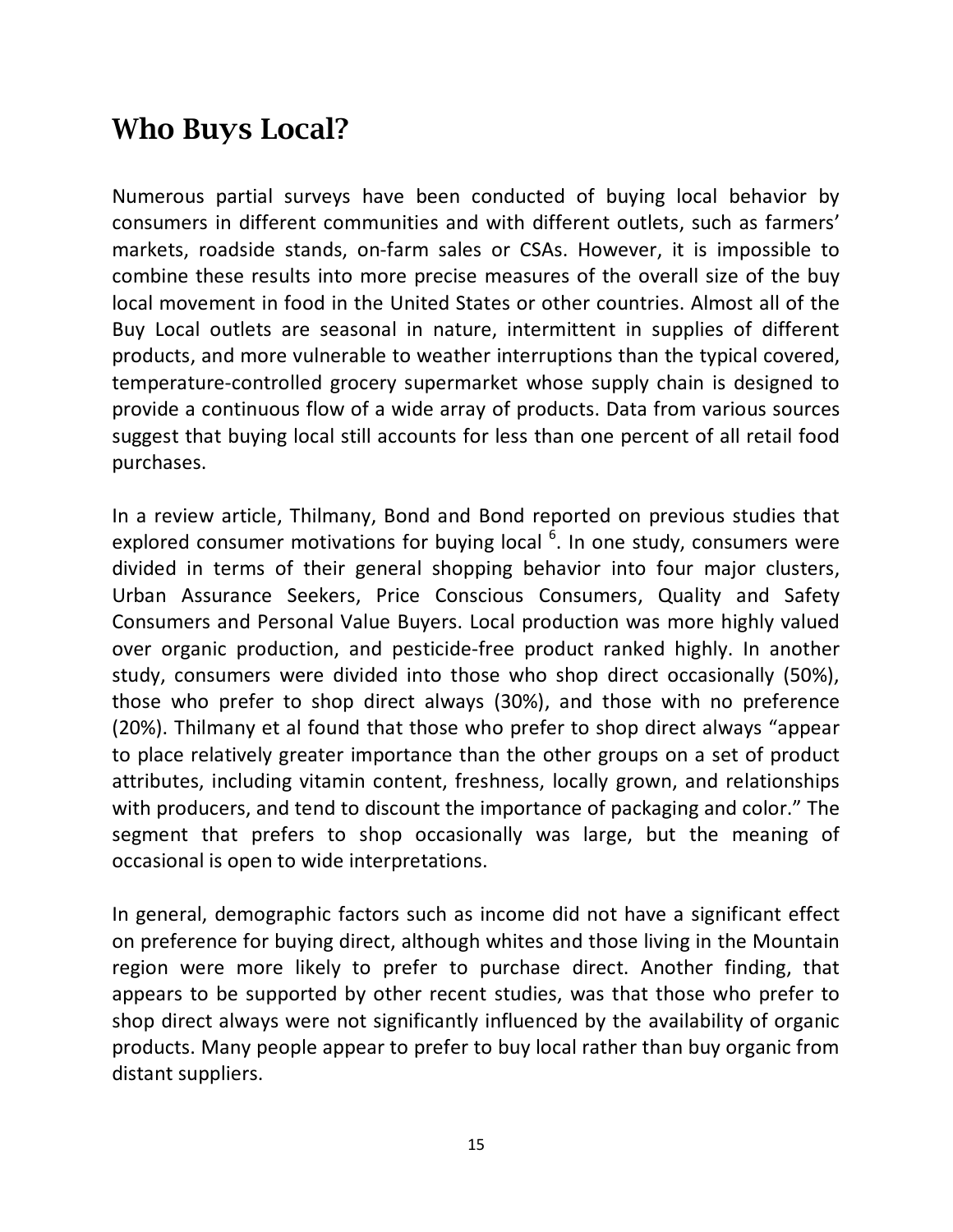#### Will Consumers Pay More for Local?

The answer to the question of whether or not consumers are willing to pay more for local produce appears to be "It depends." For example, in a farmers' market, the process of "shopping" involves comparing quality and price among different vendors of the same item. Clearly, many shoppers will be the Price Conscious Consumers discussed above. However, even those shoppers may be willing to pay more for the perceived benefits of local produce from a farmers' market than for non-local produce from a chain supermarket. Economists have used many techniques to establish how much consumers are willing to pay for different attributes such as local or organic. However, all these exercises share the limitation that they apply to small samples of consumers in unique situations who provided their responses on only a few, select products.

Thilmany et al ran one such test of consumers' willingness to pay for a melon identified as "locally-produced and sold direct by producer." Respondents were willing to pay an average premium of 38.6 percent. The premium was higher for those concerned about produce being pesticide-free, and lower for those either looking for good value or concerned about convenient shopping. In the Ohio study by Darby et al, consumers were willing to pay a substantial premium for local strawberries. In a study by Best and Wolfe, a very high proportion of all respondents were willing to buy locally-produced milk, but less than one quarter was willing to pay a premium because they did not see locally-produced milk as unique<sup>7</sup>. Consumers that shopped for premium food labels or that had high health concerns more often expressed their willingness to pay a premium for locally-produced milk.

Consumers' willingness to pay a premium for locally-produced product and the amount of the premium they are willing to pay at any point in time is likely to be affected by the type of consumer, the uniqueness of the product in question, consumers' knowledge of prices in alternative outlets, and their reasons for buying local (for example, to save money versus to help the local community). It is also likely to vary over time. For example, shoppers may be more willing to pay a premium for local produce early in the season. The size of the premium will also be affected by the scarcity factor. The more locally-produced product that is available, and the more outlets there are in any area for locally-produced product, the lower is likely to be the premium.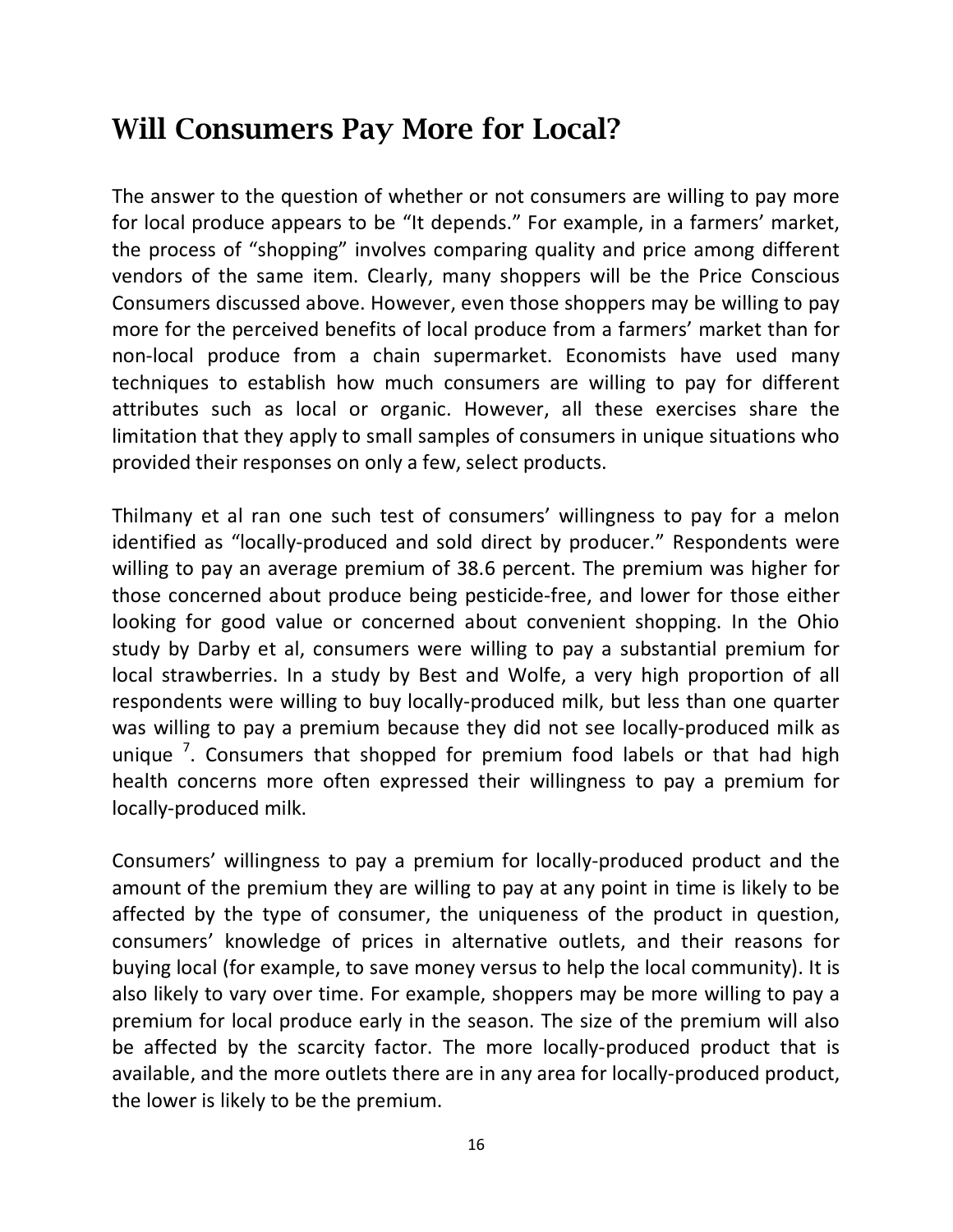#### Does Buying Local Adequately Reward Small Farmers?

In theory, the gross and net income of farmers should rise when their product is sold locally, even without a price premium. They are no longer incurring the charges from wholesalers and other intermediaries that they would incur in long distance marketing. However, they may still have to bear many such costs within their own operation. They must still assemble and prepare the product for market, deliver it to the market, and spend time in sales, promotion and accounting activities that were previously outsourced.

The available data suggest that revenue from sales of local produce tend to be small for most farmers. A study by Payne found that in 2000, the average vendor's sales at farmers' markets was \$11,773 per year, and 28 percent of farmers used farmers' markets as their sole marketing outlet  ${}^{8}$ . A 2006 USDA update reported average vendor sales of only \$7,108, with 25 percent using farmers' markets as their sole marketing outlet  $9$ . Remember, these figures are for gross sales and not for net income. To put this in perspective, the average net household income in the United States in 2000 was \$48,201.

A national survey of CSA farms in the U.S. in 1999 found gross sales averaging \$15,000 per farm  $^{10}$ . In a similar study in 2001, 46 percent of farmers responding were satisfied with their ability to cover operating costs, while almost half were unsatisfied with their own compensation from the farm  $11$ . Lizio and Lass reported that for a four-year period studied, CSA farms in the Northeast United States only covered their costs if farm operator labor was not included  $^{12}$ . However, net income did increase with experience in operating a CSA.

In contrast to these results, there is anecdotal evidence from trade magazines of on-farm markets that have built up multi-million dollar businesses selling local produce and related merchandise and providing entertainment of various kinds for visitors. These operations tend to be most successful near major metropolitan areas or major tourist attractions. They tend to sell higher-value products such as fresh fruits in season, and other high-value items, such as juices, jams, jellies, preserves, pickles, etc, that can be available out of season. These operations are essentially retail outlets using farm nostalgia as a draw for consumers.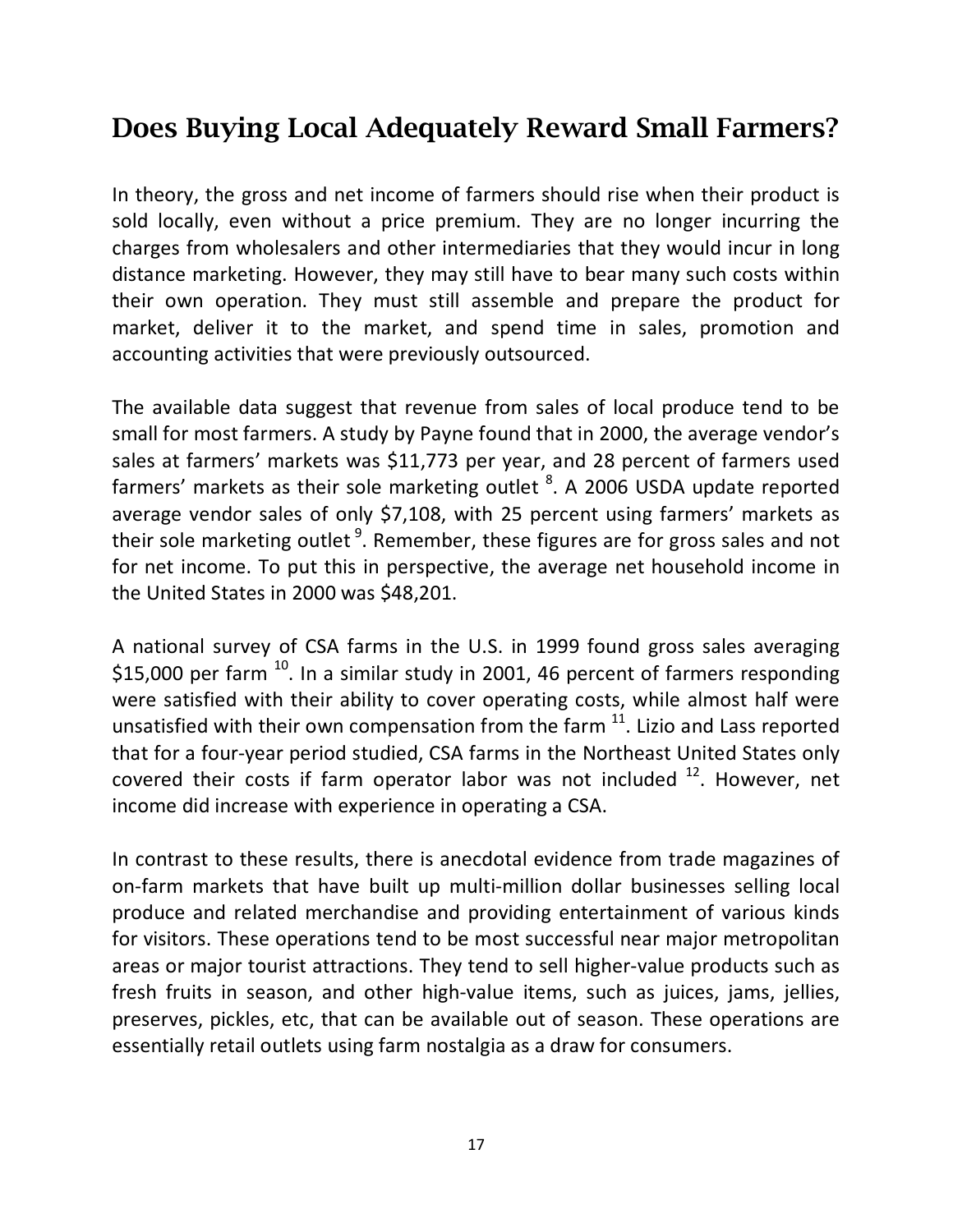#### Opportunities for Farmer Participation

Advocates of buying local food believe that it will strengthen the small farm sector of the local economy. However, the reality of small farm life in the United States is quite different from most people's perceptions. Normally, farms are characterized by the value of farm sales. However, that tells us nothing about other key factors that determine how a farm will operate. Briggeman, Gray, Morehart, Baker and Wilson used data from the USDA's ARMS data base on over 2 million farms to identify six major types of farms  $^{13}$ .

|                            | Percent  | Operator     | Spouse       | Operator     | Spouse   | Household |  |          |
|----------------------------|----------|--------------|--------------|--------------|----------|-----------|--|----------|
| Types of Farm              | Of Total | Farm         | Farm         | Off-farm     | Off-farm | Farm      |  |          |
|                            | Farms    | <b>Hours</b> | <b>Hours</b> | <b>Hours</b> | Hours    | Income    |  |          |
|                            |          |              |              |              |          |           |  |          |
| Single Income Ruralpolitan | 22.3     | 942          | 111          | 2,016        | 167      | $-51,231$ |  |          |
| Double income Ruralpolitan | 22.5     | 910          | 251          | 2,150        | 1,974    | $-53,351$ |  |          |
| <b>Active Seniors</b>      | 24.4     | 1,067        | 70           | 60           | 42       | \$3,527   |  |          |
| Farm Operator with Spouse  | 12.3     |              |              |              |          | 94        |  | \$17,410 |
| working off the farm       |          | 2,104        | 252          |              | 2,015    |           |  |          |
| <b>Traditional Farms</b>   | 9.0      | 2,656        | 1,937        | 459          | 210      | \$21,191  |  |          |
| <b>Commercial Farms</b>    | 8.5      | 2,359        | 140          | 145          | 99       | \$47,584  |  |          |

#### **U.S.: Six Major Farm Types, 2003**

Data in the table above is shown only for hours worked by the operator and spouse on and off the farm, and for household farm income. Briggeman et al's article also includes data on farm and non-farm assets, earned and unearned offfarm income, age, education and household size. The term "Ruralpolitan" indicates that the operator and spouse on these farms devoted most of their time, and earned most of their income, from off-farm work. Both Ruralpolitan categories had sizable farm assets, close to \$360,000. Together, Ruralpolitan farms made up almost 45 percent of all farms. These smaller farms had net losses on their farm operations. In most cases, these farms were being used for life style or tax benefits, or as a savings or retirement fund.

Farms operated by Active Seniors accounted for almost one quarter of all farms. Operators of these farms spent only half their time working on the farm. However, they spent little time in work off the farm, suggesting that much of their time was devoted to retirement pursuits.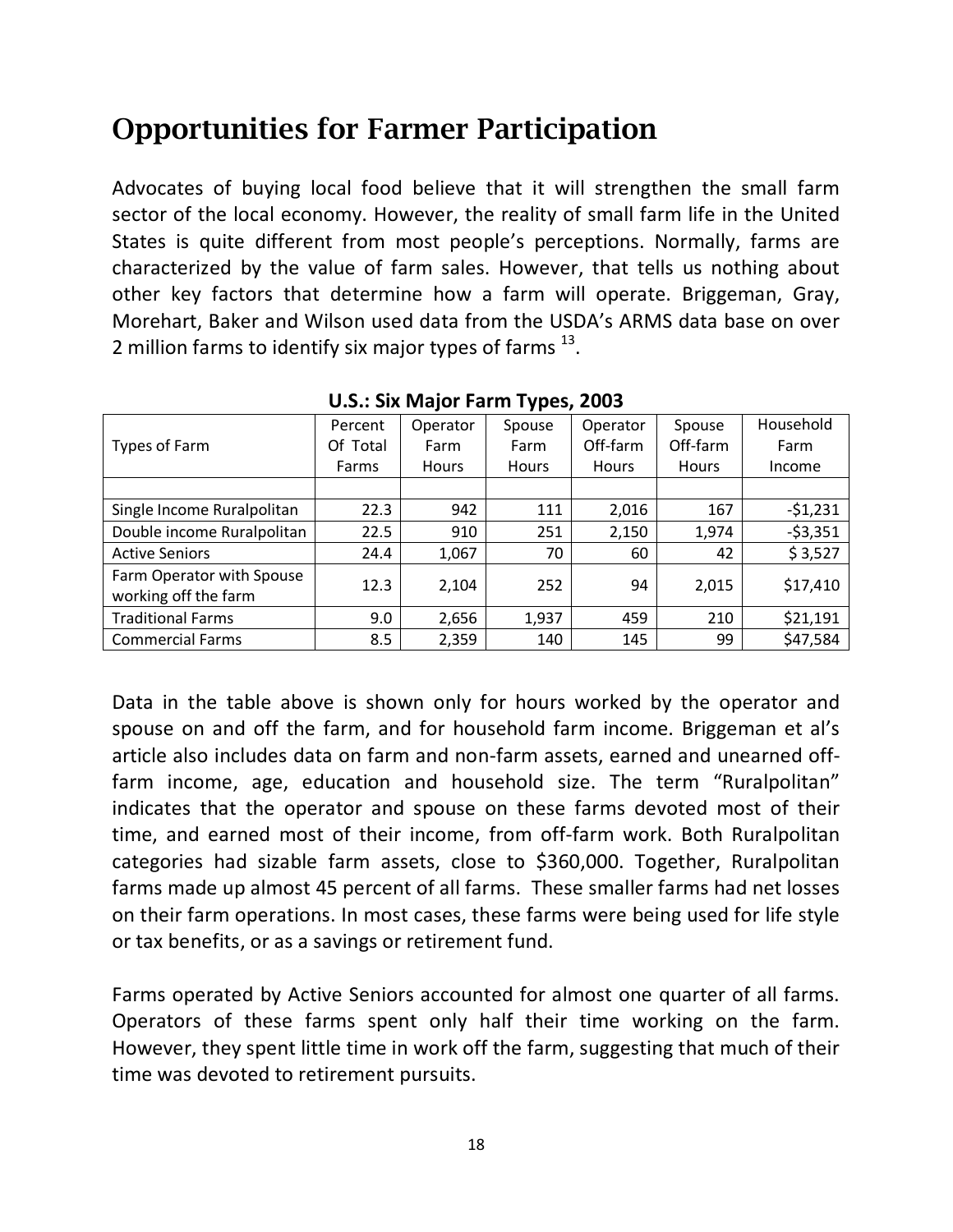The fourth category, Farm Operator with Spouse working off the farm, had average farm assets of \$626,909, about twice the level of the three previous categories, indicating larger operations, but not large enough to support two adults. However, their net farm income was less than half the average for all U.S. households. Less than 22 percent of their total income came from farming.

The fifth category, Traditional Farms, with both operator and spouse working more than 85 percent on farm, represented only 9 percent of all farms. About 36 percent of their income came from farming. The sixth category, Commercial Farms, represented 8.5 percent of U.S. farms. They had farm assets of over \$1.9 million and net income from farming close to that of the average U.S. household. In addition, they earned as much off the farm as on-farm, giving them total annual household income of \$97,474 with limited work input from the spouse.

Anecdotal evidence would suggest that most of the farmers currently participating in farmers' markets or roadside stands belong to the first three farm types listed above, Single Income Ruralpolitan, Double Income Ruralpolitan or Active Seniors. Operators in both Ruralpolitan categories are already working about 50 percent more than the 2,000 hours (8 hours X 5 days X 50 weeks) in a standard work year. They are unlikely to have the management time needed to meet the volume and quality needs of a "Buy Local" program from firms like Whole Foods or Wal-mart. Even if they were to pool their resources with other Ruralpolitan farmers to meet such requirements, they would have to develop some coordinating organization, such as a cooperative, to manage grade, quality, logistics, etc. Such organizations of small farmers have been difficult to sustain under U.S. small farm conditions.

Thus, it would appear that the farms that are most likely to be able to serve the local produce needs of firms like Whole Foods or Wal-mart are 600,000 farms in the three categories of larger farms, especially those that are near to large metropolitan markets like New York, Chicago or Los Angeles. These farms are already geared to competing in the mainstream supply system. They can qualify as local either from being in the same state or within 100 mile radius. By virtue of their location they have a competitive advantage in situations where major retailers are attempting to expand their local sources. These larger farms would also be in a better position to provide the volume, quality and security of supply required by buyers for major institutions, such as schools, colleges and hospitals.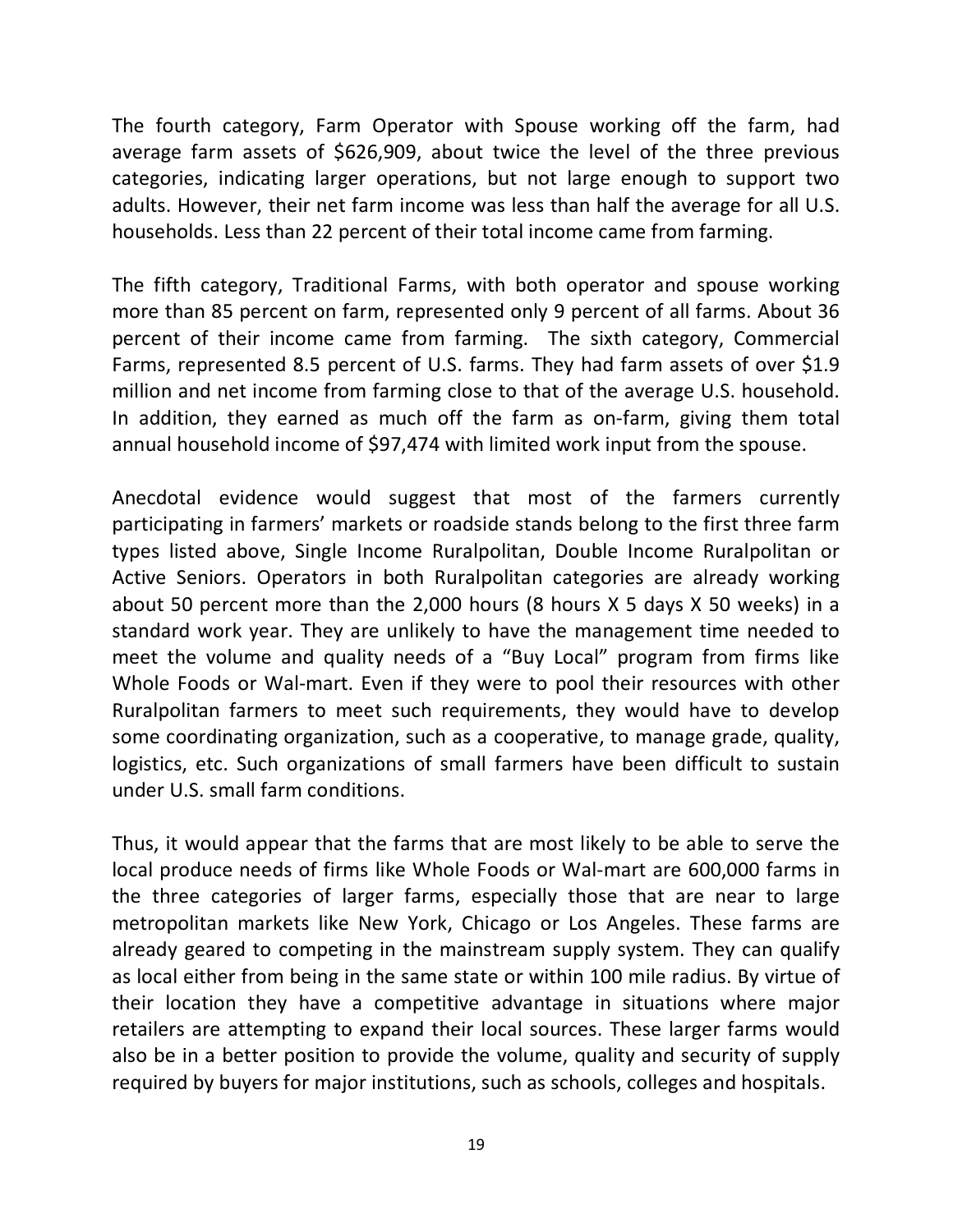#### Will Demand for Local Revolutionize Purchasing?

Major food retailers, restaurants and institutions have expressed their desire to expand their sources of local foods for reasons discussed earlier, such as concerns about climate change, the firm's carbon footprint, and their need to burnish their local credentials with influential consumers. However, the "local" angle will remain just one of the many characteristics that they will demand from suppliers.

While these major organizations must remain cognizant of the needs of their customers, they are also responsible to their boards of directors and shareholders for generating continued growth of sales and profits. To do that, they must remain responsive to the actions of competitors and to the needs of their employees, the government, the media and the general public. Customers have diverse preferences and wants. Some of these wants will change slowly, others more dramatically. For example, price discounters have gained competitive advantages because of recent widespread unemployment. Just as the Buy Local movement has begun to challenge the organic movement, some other concern may come along to challenge buy local. Government intervention to define "local" more precisely could also inhibit retailer strategies.

The competitive advantage to any one retailer of having more local product will gradually dissipate as competing retailers increase their local supplies, forcing all retailers to seek new points of differentiation. To stay ahead of the competition, retailers must constantly explore opportunities for potential future advantages.

For suppliers, the bottom line is that it will not be enough to have an edge over competing suppliers in being more local. They will also need to remain competitive across a wide array of other attributes, including intrinsic qualities, such as price, size, taste, color, aroma and ripeness; extrinsic qualities, such as reputation, image and status; and pre- and post-sales services, such as quality control, timing of supplies, on-time delivery, packaging, branding, promotion and rapid redress when products or services fail to meet the buyer's needs. Major buyers may tolerate some slippage in quality during the period when they are trying to encourage more local supplies, or may discriminate against distant suppliers during that period. However, once the market for local products approaches satiation, such tolerance will disappear. Purchases will be made from those firms that excel across many different criteria.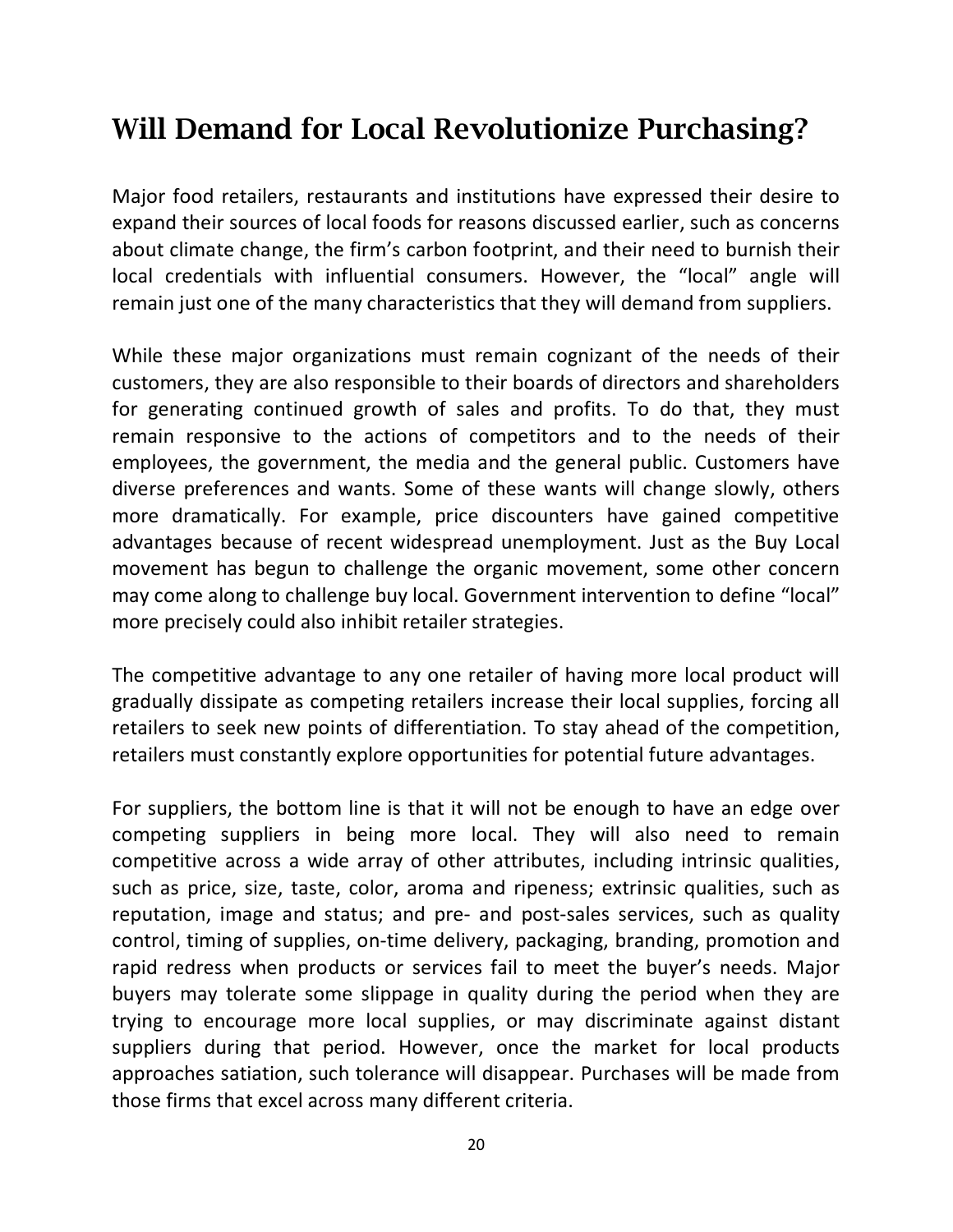#### Does Buying Local Help the Local Economy?

It is an article of faith with promoters of buying local, especially of food, that it is of special benefit to the local economy. However, there are many reasons to question the soundness of that faith. A local economy will do best when it is maximizing the output from its resources of land, labor, capital and enterprise. In many cases, growing food may not be the best use of any of those resources.

Most food crops require suitable soils and climate to flourish. Managers or workers in any locality may be better suited to being tinkers, tailors, soldiers or sailors (or their modern equivalents, auto mechanics, fashion designers, policemen or long-distance truck drivers), rather than farmers. Capital may yield a better return from a hairdressing saloon than from a small farm. As shown previously, most small farms lose money. In a similar vein, most enterprising youth in our dynamic, modern economy are likely to see many more opportunities off the farm than in farming.

There will be exceptions. We have noted the success of some on-farm or roadside markets that have become very successful mixtures of farming, retailing and entertainment. However, the opportunities even for such enterprises are limited by the total demand for such experiences in their catchment area.

A number of studies have attempted to measure the local economic impact of farmers' markets. The measured effects included the jobs and revenue generated directly at each market, the increased jobs and revenue generated by businesses adjacent to the market, and the resultant multiplier effects as those gains circulated through the community. However, if farmers' markets simply pull trade away from other local locations or businesses, the net gain to the local economy may be negligible. While the positive effects of a flourishing farmers' market may be observed directly, losses of business that are dispersed across other produce suppliers may be less obvious.

One study by Hughes et al attempted to measure the net economic impact of farmers' markets in West Virginia<sup>14</sup>. They found that there was a negative impact on competing sectors such as food and beverage stores, truckers, the wholesale trade and garden supply stores. However, those losses were outweighed by the positive benefits to farmers' markets and to the supplying farmers.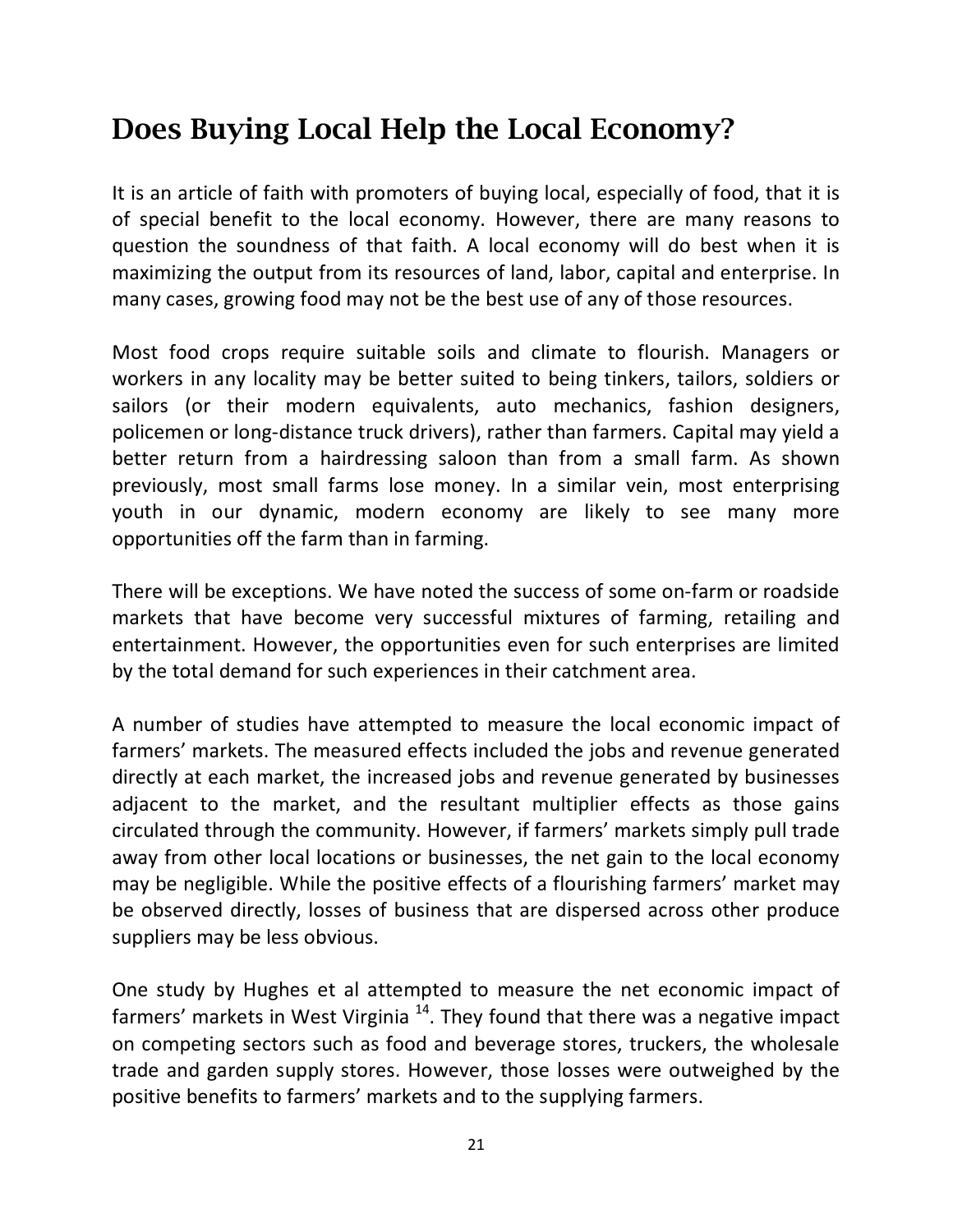Much has been made of the benefits farmers' markets and other farm-toconsumer direct marketing systems provide such as the increased opportunity for social interaction and the sense of community engendered by such systems. However, communities also derive major benefits from stronger ties with the outside world. This has become even truer as the world has shrunk, and as events in any obscure corner of the world can impact other countries and continents.

Long-distance trade has brought tremendous economic benefits to the world, whether that trade was between communities, states or nations. Even in prehistoric times, the tribes of Asia, Europe and the Americas understood the benefits of trade in enriching their food, clothing and tools. Early empires, such as those of Greece and Rome, exploited the advantages of specialization in production and trade. However, since the industrial revolution, the combination of new production technologies and new transportation systems like railroads and steamships has allowed specialization to occur on an unprecedented scale. Among the colonies of the British Empire or federations of states like the United States, a single supplier could flourish by serving many distant customers.

After World War II, under the leadership of the United States, the world was increasingly opened up to trade. The "economic miracles" of Japan, the Asian Tigers (Hong Kong, Singapore, South Korea and Taiwan), Southeast Asian countries like Thailand and Malaysia, and China, India, Chile and many other countries, have been based on selling their specialized production to distant, richer markets. Trade also gave many, once isolated, countries access to progressive ideas, innovation, science and new technologies. While trade in goods tended to dominate in the first phase of development, trade in services such as banking, insurance and distribution, became more important in the second phase, providing even wider opportunities for businesses and consumers.

While long-distance trade has been important in establishing specialized industries and services, it has been equally important in the creative destruction of those that had lost their competitiveness. Trade forces firms and industries to constantly improve their ideas, skills and efficiency. When one form of specialization is no longer profitable, firms, communities and countries need to find other sources of comparative advantage. External competition is as valuable in services as in goods. Local firms improve just as much in response to a Walmart supercenter or McDonald's restaurant as to a product imported from China.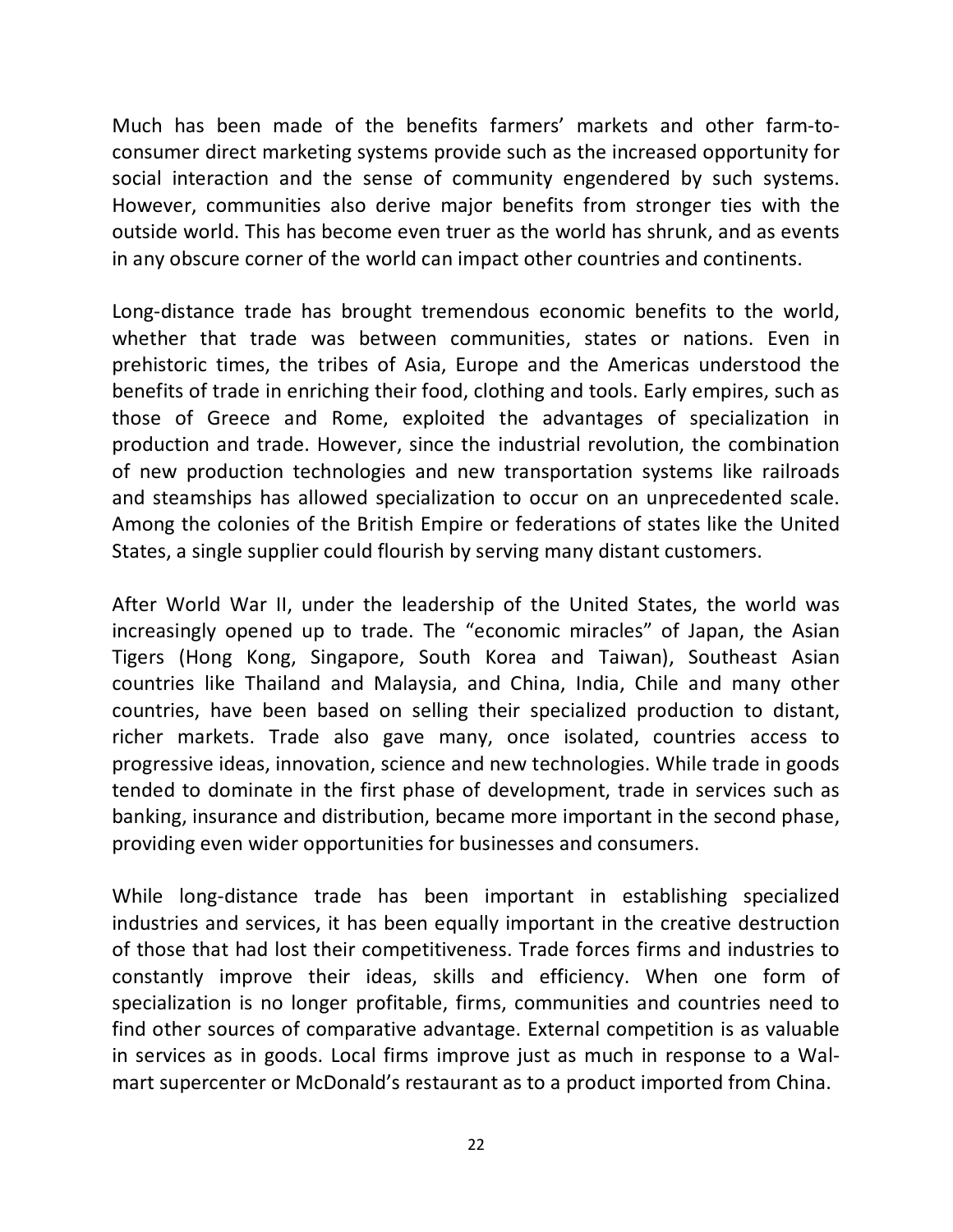#### Outlook for "Buying Local."

Much of the current impetus for buying local food is based on questionable arguments about the alleged benefits to small farmers, the local economy, the local community, or the environment. In the best case scenario, buying local food may help some farmers and some communities and make a small contribution to reducing greenhouse gases. However, in the worst case scenario, government policies or subsidies to expand the availability of local food may actually divert scarce resources from more critical issues.

For example, the world's urban population is expected to increase by 3 billion people by 2050. Much of the increased supplies of food will have to come from producers in other countries. It will require optimum use of the world's agricultural resources to meet those needs. Subsidization of farm-to-consumer food marketing by national governments may keep inefficient farmers in business.

Similarly, subsidization of farmers' markets by local governments may divert funds from more important economic development or welfare needs in the community. If consumer demand for shopping at farmers' markets is as strong as proponents maintain, consumer purchases should be sufficient to cover the fixed and operating costs of those markets and amply reward the farmers who supply the produce, without the need for subsidies.

However, the biggest single factor that is driving major retailers to buying local is the perception that there continues to be unmet demand among consumers for local produce. Retailers will continue to expand their purchases of local food until that gap is closed. The more retailers that act on that perception in any market, the more rapidly the gap will close.

Another key factor will be the ability of local suppliers to meet all the other criteria demanded by retailers in terms of intrinsic product qualities, extrinsic product qualities or additional services required. Retailers may be more flexible in their demands while they are building up their roster of local suppliers. However, once local suppliers reach a critical mass where their product could affect the image of the retailer, local suppliers will have to meet the same rigorous standards as all other suppliers.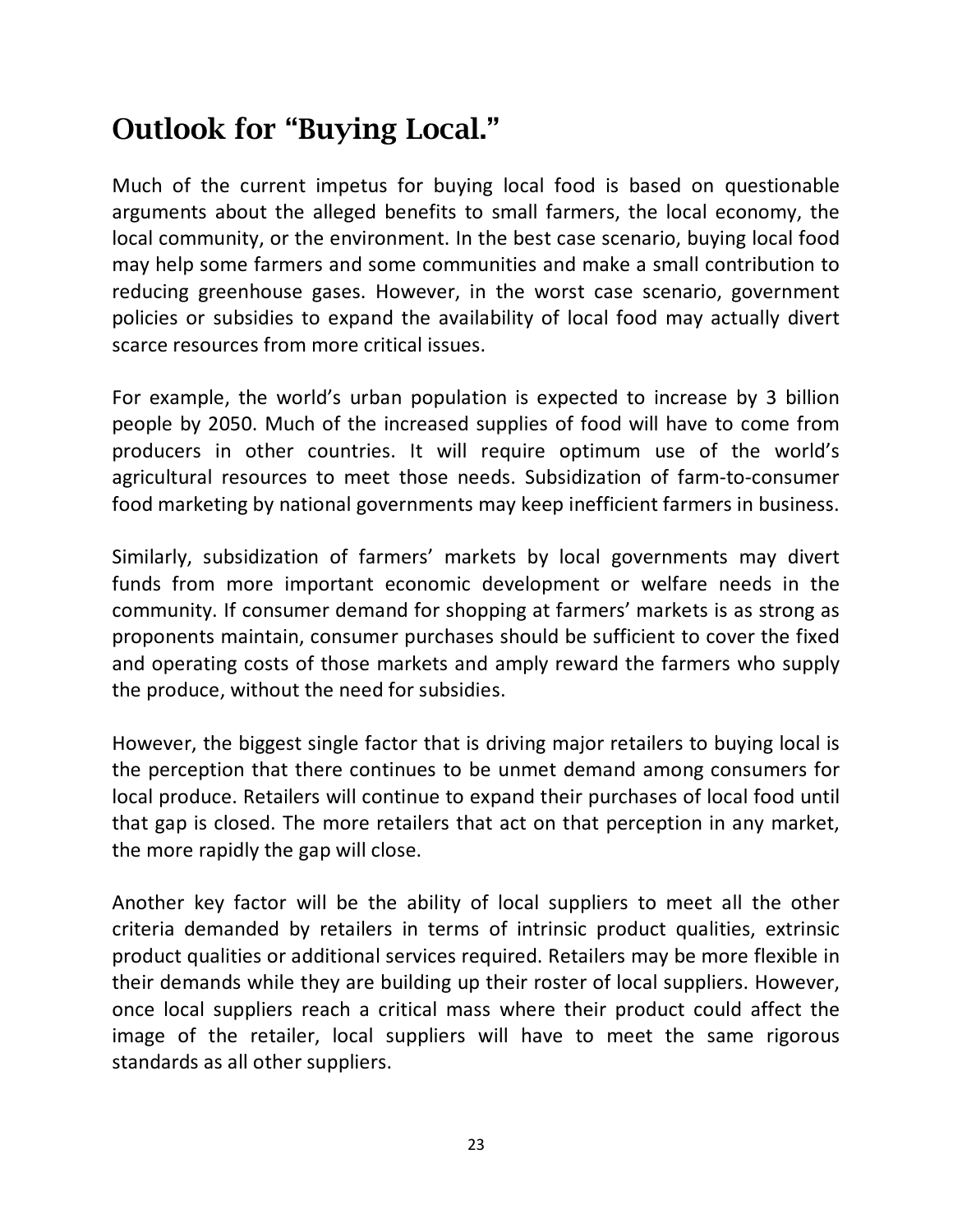Retailers can gain economies from buying large volumes of product from a single supplier. Buying the same volume from many small, local suppliers will create diseconomies in purchasing, quality control, merchandising, etc. To offset these higher costs, retailers must either earn a premium price from consumers, or pay their local suppliers less per unit of product. Retailers' decisions on acceptable margins for local produce will affect both consumer demand and producers' supply response.

The current lack of agreement on the meaning of "local" and the absence of any official definition leaves the term open to manipulation and deception. Retailers are free to interpret "local" in terms of distance, shipping time or even multi-state sources. However, suppliers within 100 miles of a market are likely to resent suppliers within 200 miles of the market being treated as "local". Suppliers within one state will resent suppliers from other states being considered "local". As the economic rewards for local suppliers increase, the battle over definitions will become more intense.

The producers and marketers that will be most easily able to capitalize on the increased demand for local produce are firms that already have the size and capability to meet the needs of major retailers within their own state, for example, suppliers of fresh apples in New York, fresh potatoes in Michigan or fresh oranges in California. Clearly, it will be easier for local producers to enter or expand production of annual crops like fresh vegetables than to gear up to produce perennial crops like asparagus, tree fruit or bush berries. Large, established firms will have a distinct advantage in perennial crops. Firms that can supply both local markets and distant markets will have an additional advantage in spreading risk.

In the long run, local produce will continue to have to compete with the best produce from around the world. This means, that local producers will need to focus on those products where they appear to have the greatest comparative advantage and on those products where it will be easiest to gain economies of scale. The odds in most cases will continue to be stacked against individual, smallscale producers. Their best chance for survival will be if they can work cooperatively with other small producers to gain economies in assembling, grading, packing or delivering product.